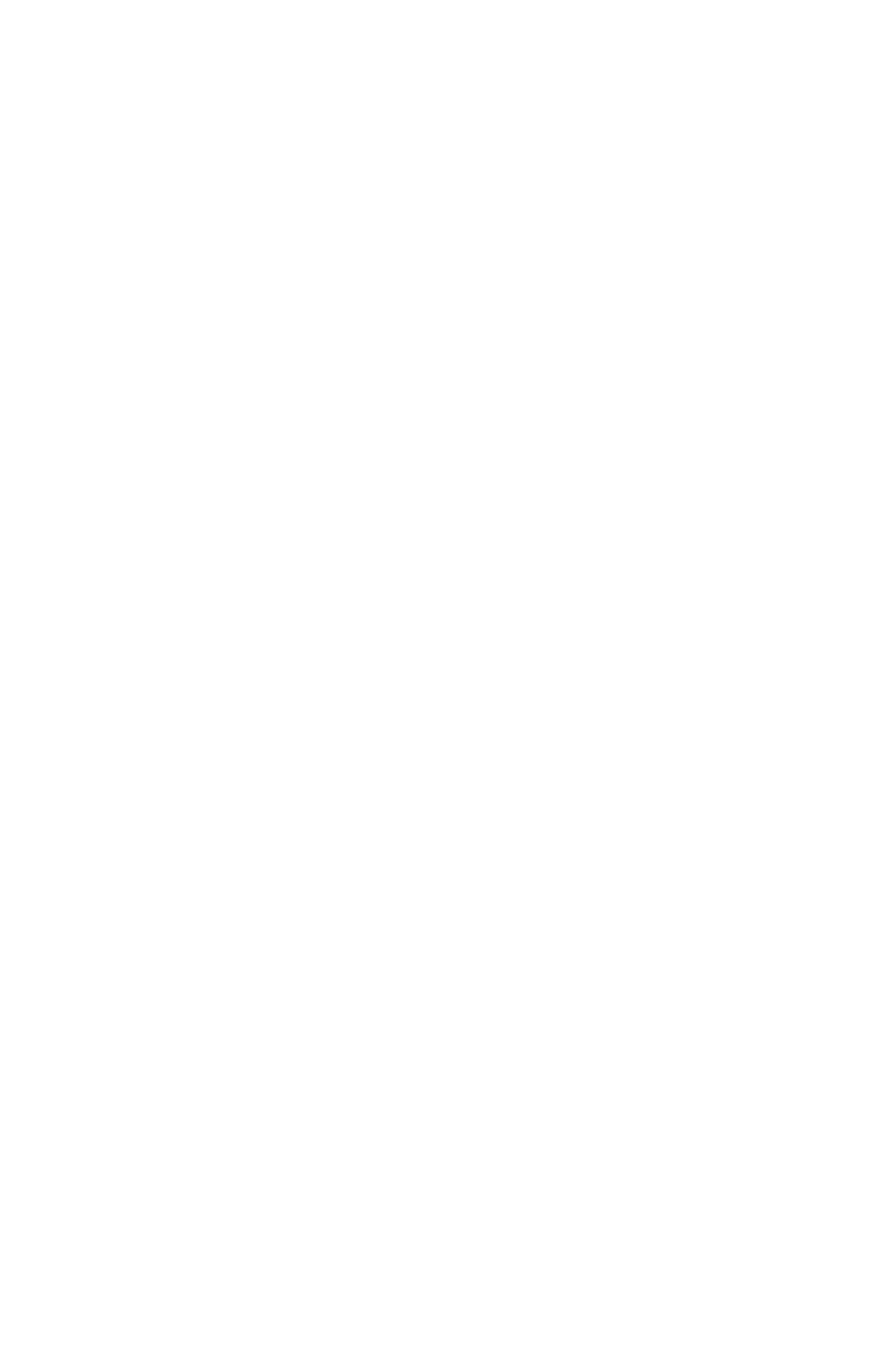

## A 40-PAGE EXCERPT FROM **CONSERVATIVES WITHOUT CONSCIENCE**

#### (US\$ 25.95)

Published by Viking a member of the Penguin Group

ISBN: 0-670-03774-5

Copyright 2006 John Dean

### **ColdType**

**WRITING WORTH READING FROM AROUND THE WORLD www.coldtype.net**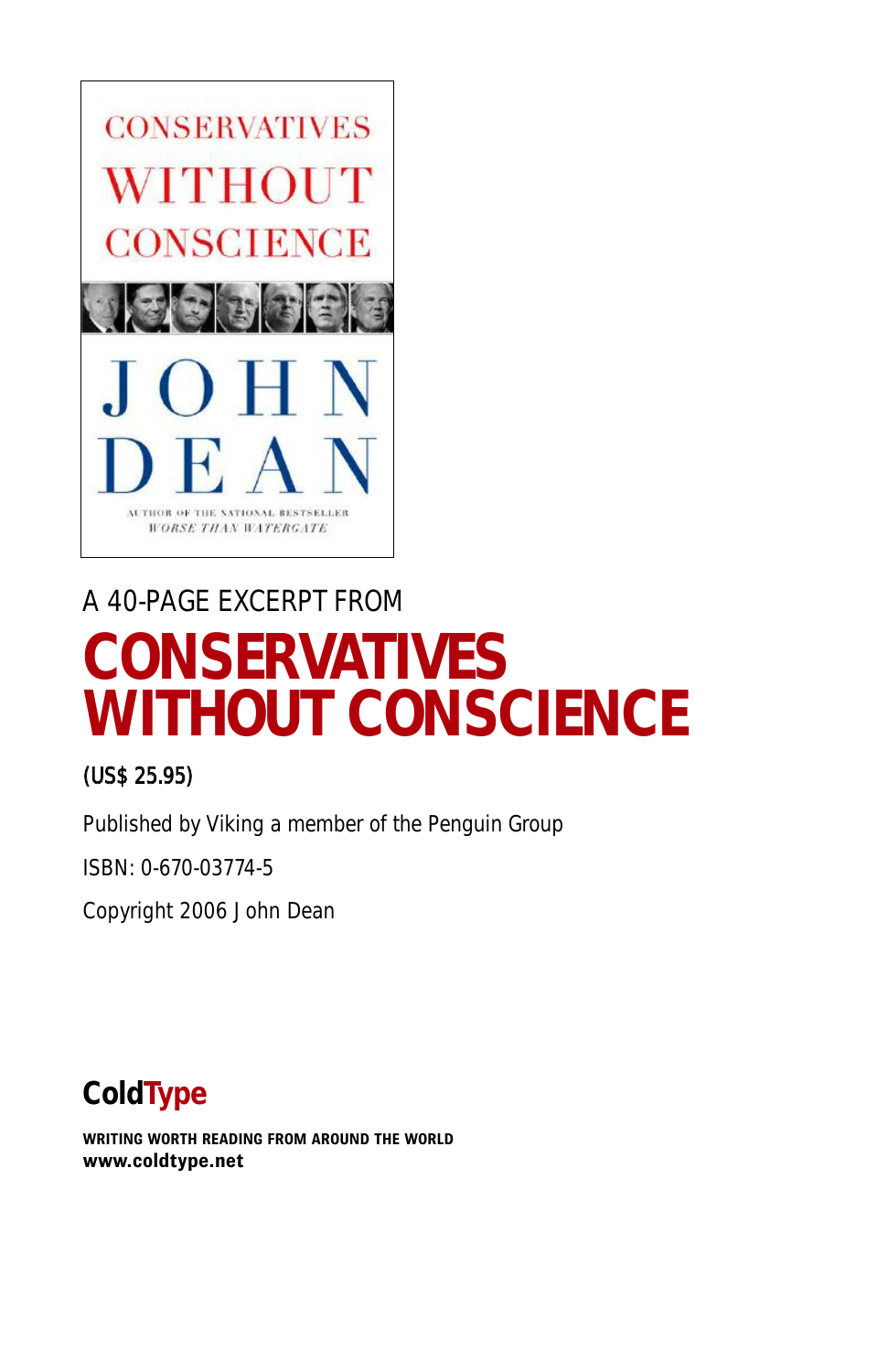#### **ABOUT THE AUTHOR**

John Dean was White House legal counsel to President Richard Nixon for a thousand days. He also served as chief minority counsel for the House Judiciary Committee and as an associate deputy attorney general in the US Department of Justice. He is the author of *Blind Ambition* (1976), *Lost Honor* (1982), *The Rehnquist Choice* (2001), *Warren G. Harding* (2004), and *Worse Than Watergate: The Secret Presidency of George W. Bush* (2004)

This excerpt is Dean's preface to C*onservatives Without Conscience*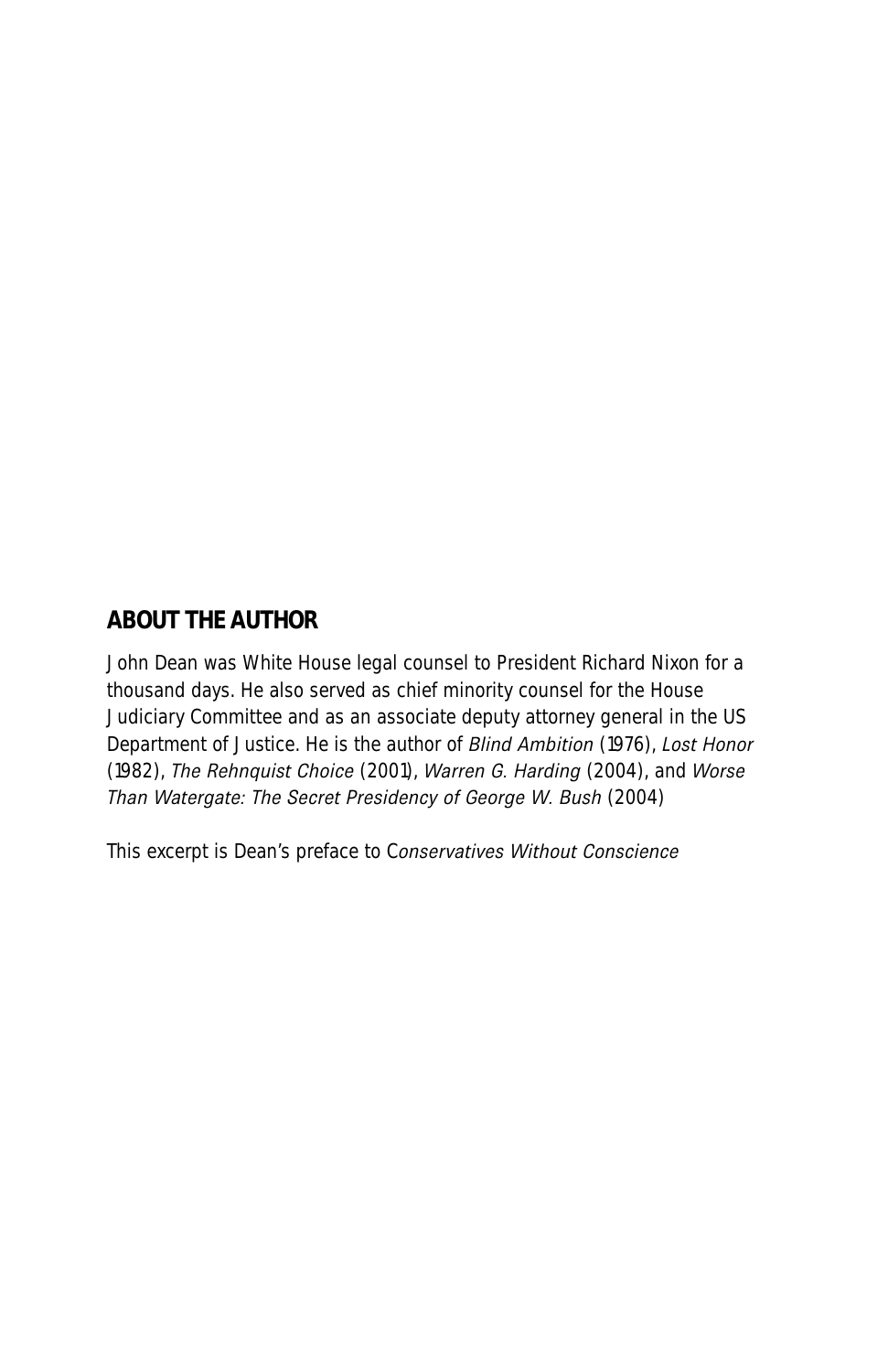ontemporary conservatives have become<br>extremely contentious, confrontational, and<br>aggressive in nearly every area of politics and<br>governing. Today they have a tough-guy (and, in<br>a few instances, a tough-gal) attitude, an a extremely contentious, confrontational, and aggressive in nearly every area of politics and governing. Today they have a tough-guy (and, in a few instances, a tough-gal) attitude, an arrogant

and antagonistic style, along with a narrow outlook intolerant of those who challenge their extreme thinking. Incivility is now their norm. "During the Father Bush period, there was a presumption of civility," Norman Ornstein of the American Enterprise Institute observes, but "we lost it under Clinton," when conservatives relentlessly attacked his presidency, and "then the present President Bush deliberately chose a strategy of being a divider, rather than a uniter."1

Even more troubling, the right-wing presidency of George W. Bush and Richard B. Cheney has taken positions that are in open defiance of international treaties or blatant violations of domestic laws, while pushing the limits of presidential power beyond the parameters of the Constitution. It is aided and abetted in these actions by a conservative Republican Congress that refuses to check or balance the president. These patterns were apparent long before the terror attacks on September 11, 2001, but the right wing's bellicose response to the events of that day has escalated into a false claim of legitimacy. Many authors (and journalists) have described the extreme hubris now present in Washington, along with the striking abuses of power. While some of this activity has ostensibly been undertaken in the name of fighting terrorists, much of it is just good old-fashioned power corruption.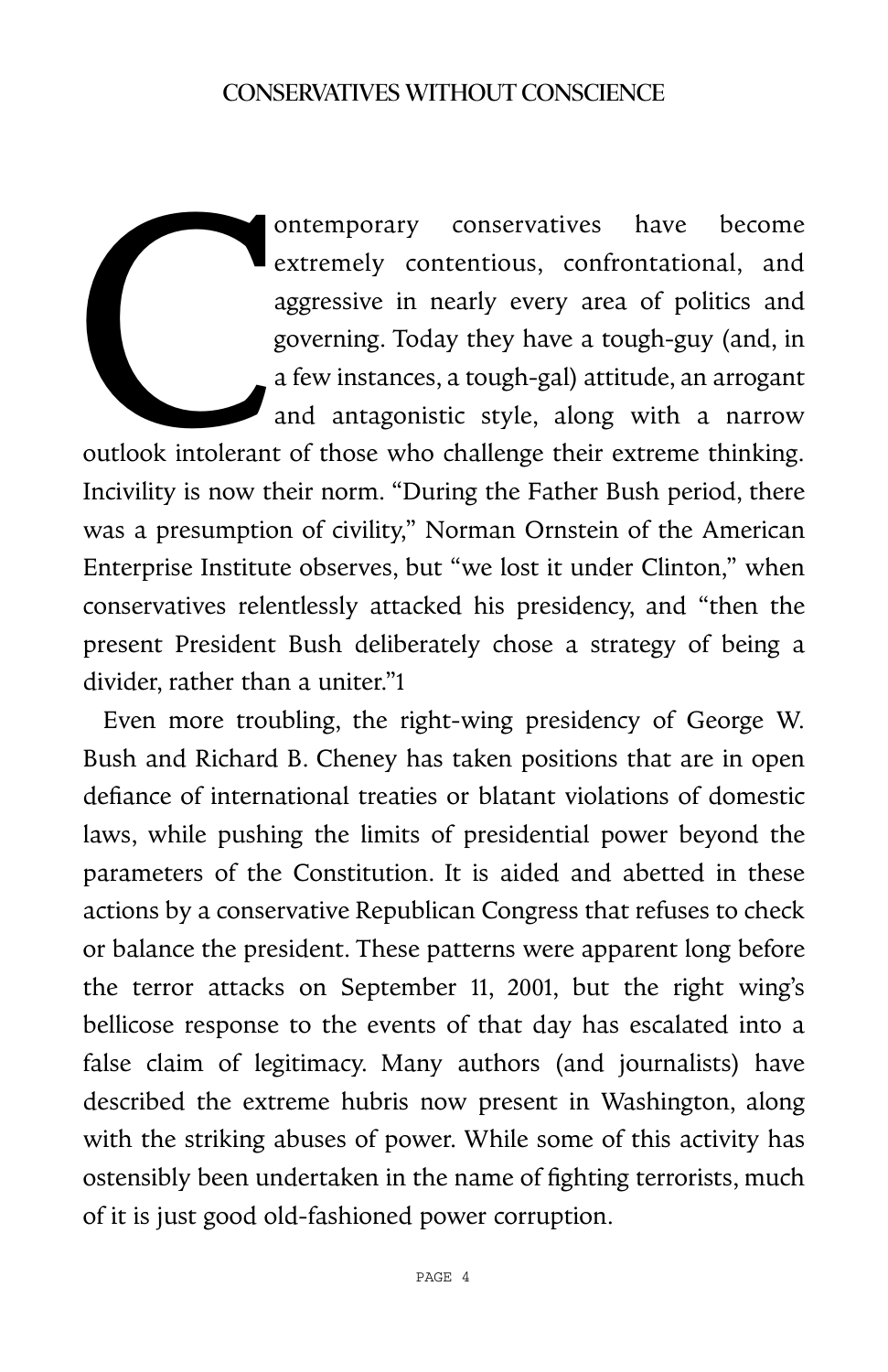Conservatives Without Conscience, however, is not a book about Bush and Cheney. My venture here is not to expose more malfeasance, misfeasance, or nonfeasance in places high or low in Washington, nor even to try to catalog it, for the gist of what is occurring under con-servative Republican rule is all too obvious. Although this is a report that cannot be given without frequent references to the administration's disquieting politics and governing, my effort, fundamentally, is to understand them, to explain why they are happening, while placing them all in a larger context, including the particular events that initially prompted my inquiry about people with whom I once thought I shared beliefs.

Frankly, when I started writing this book I had a difficult time accounting for what had become of conservatism or, for that matter, the Republican Party. I went down a number of dead-end streets looking for answers, before finally discovering a true explanation. My finding, simply stated, is the growing presence of conservative authoritarianism. Conservatism has noticeably evolved from its socalled modern phase (1950–94) into what might be called a postmodern period (1994 to the present), and in doing so it has regressed to its earliest authoritarian roots. Authoritarianism is not well understood and seldom discussed in the context of American government and politics, yet it now constitutes the prevailing thinking and behavior among conservatives. Regrettably, empirical studies reveal, however, that authoritarians are frequently enemies of freedom, antidemocratic, antiequality, highly prejudiced, meanspirited, power hungry, Machiavellian, and amoral. They are also often conservatives without conscience who are capable of plunging this nation into disasters the likes of which we have never known.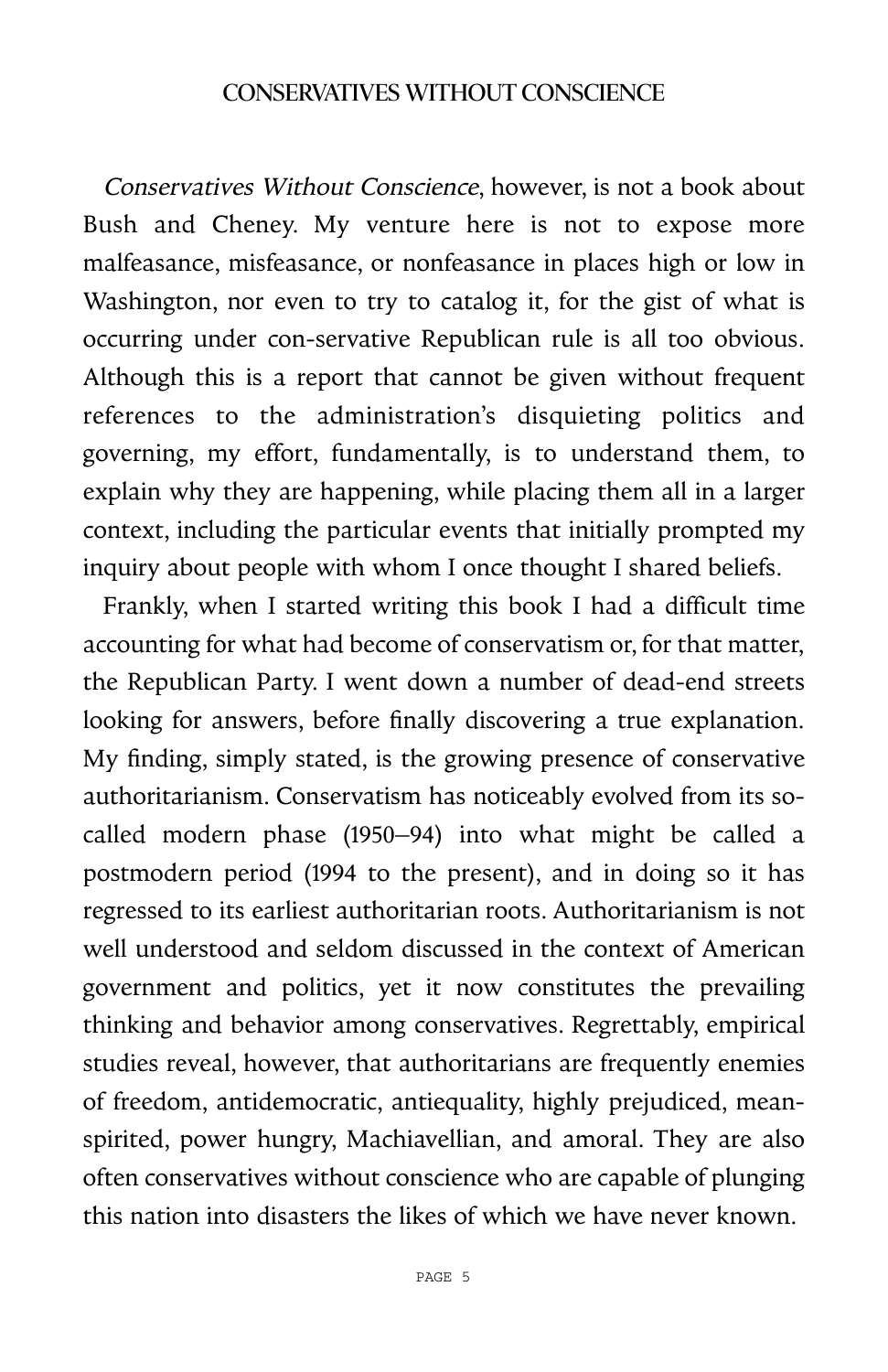Although I have only recently learned the correct term for describing this type of behavior, and come to understand the implications of such authoritarian thinking, I was familiar with the personality type from my years in the Nixon White House. We had plenty of authoritarians in the Nixon administration, from the president on down. In fact, authoritarian thinking was the principal force behind almost everything that went wrong with Nixon's presidency. I had had little contact with my former colleagues, or with their new authoritarian friends and associates, until the early 1990s, when they decided to attack my wife and me in an effort to rewrite history at our expense. By then I had left public life for a very comfortable and private existence in the world of business, but they forced me back into the public square to defend myself and my wife from their false charges. In returning, I discovered how contemptible and dangerous their brand of "conservatism" had become, and how low they were prepared to stoop for their cause.

About 7:00 a.m. on Monday, May 6, 1991, I received a phone call that was both literally and figuratively a wake-up call, one that would dramatically change the political world as I thought I knew it. My last politics-related activity had been in 1982, when I wrote Lost Honor, a book about the consequences of Watergate during the decade that followed it. Since then I had focused exclusively on my work in merger and acquisition ventures, and I no longer had any interest in partisan politics. In fact, I had done everything I could to lower my public profile and regain my privacy by refusing to give press interviews. I became a true nonpartisan, sometimes voting for Republicans and sometimes for Democrats, always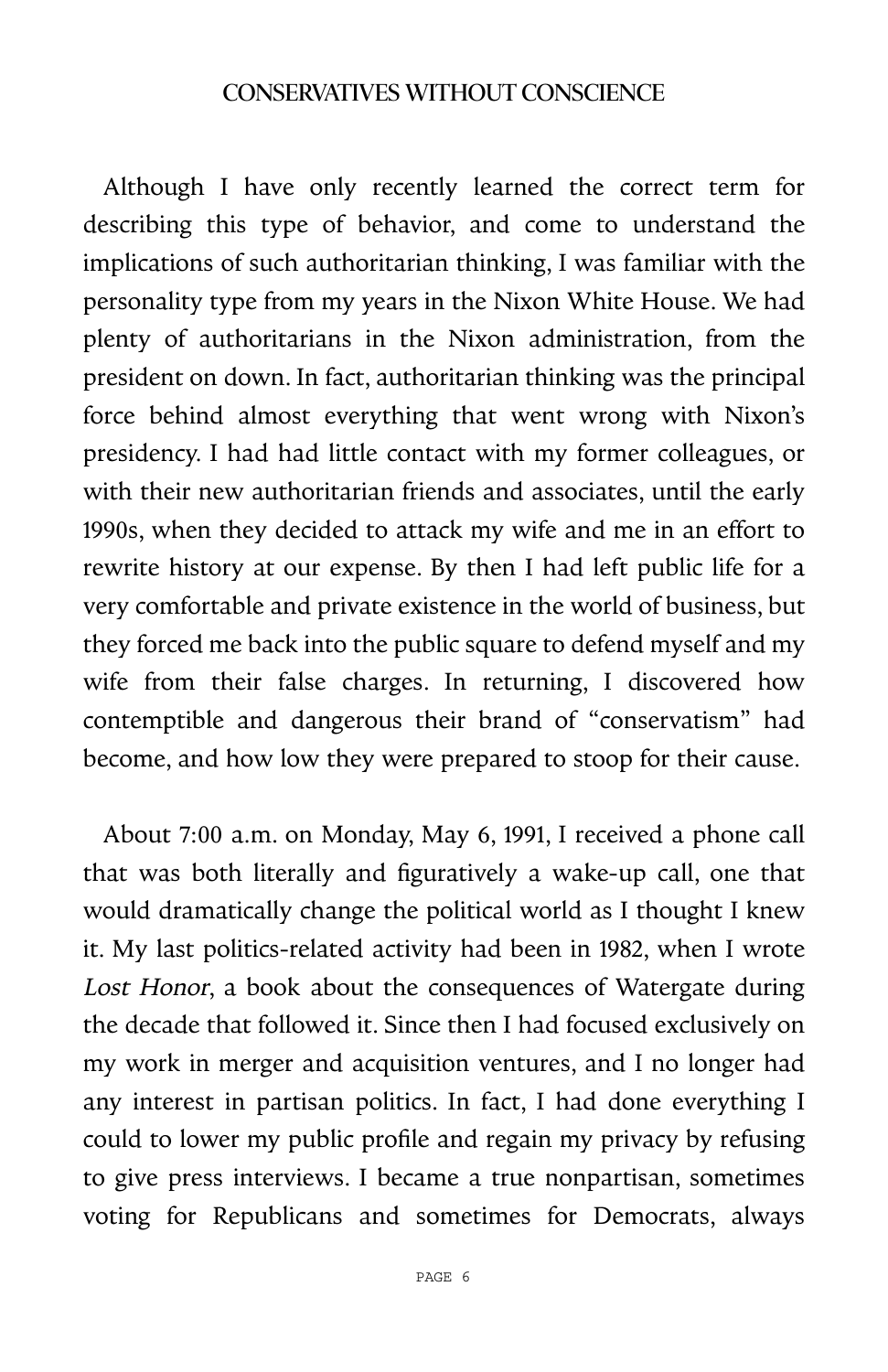determined to select the best candidates for the job. I paid little attention to Washington affairs other than major events. I did maintain my relationships with old friends in Washington, including some still active at the highest levels of government and several who worked for Reagan and Bush I, but we seldom discussed politics too seriously. I discovered that I enjoyed life more outside of the political arena, and so I had no interest in returning to it.

When the phone rang that Monday morning, I assumed it was my wife, Maureen—"Mo" to family and friends—calling from Pennsylvania, where she had gone to care for my mother, who had recently suffered a stroke. I was instead greeted by Mike Wallace of 60 Minutes, and his producer Brian Ellis. Wallace quickly got to the reason for their call. "Have you heard about this new book about Bob Woodward?" he inquired referring to the Washington Post's star reporter and best-selling author. "I'm talking about a book called Silent Coup: The Removal of a President, by Leonard Colodny and Robert Gettlin."\* Wallace explained that 60 Minutes was working on a story about Silent Coup, which St. Martin's Press was going to publish in two weeks, and Time magazine was going to run an excerpt from the book. Wallace said the book dealt not only with Woodward but also "with you, sir, John Dean."

"How so?" I asked. I knew about the book because Colodny had called me several years earlier looking for dirt on Woodward, and I had told him I had none. Later he called back to ask me some questions about my testimony before the Senate Watergate committee. But Colodny had said little about how I related to his book. I had assumed his project had died.

"Do you know a woman by the name of Heidi Rikan?" Wallace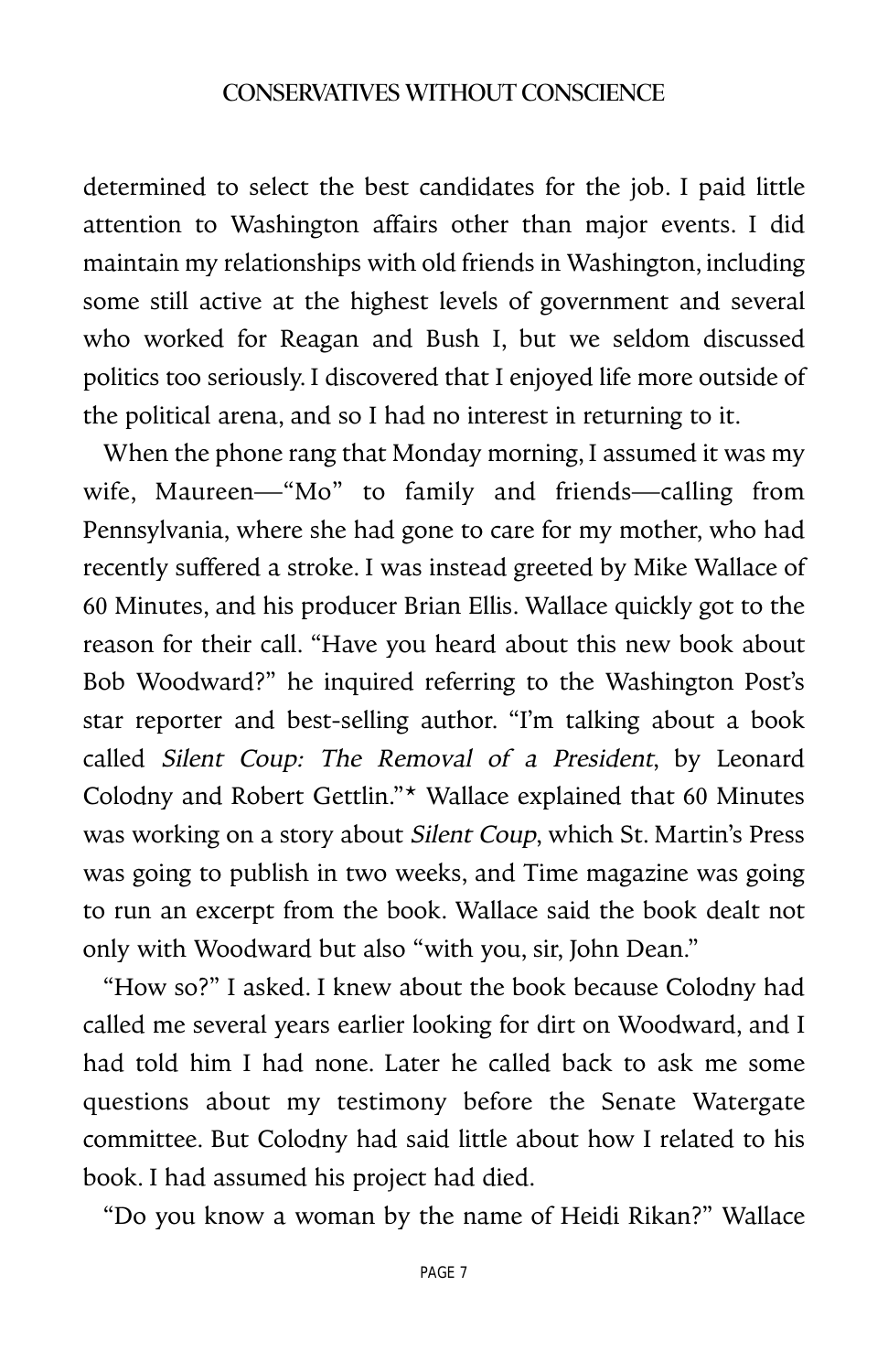#### asked.

"Sure, Heidi was a friend of Mo's. She died a few years ago. What does Heidi have to do with Silent Coup? " Heidi and Mo had been friends before we were married and was a bridesmaid at our wedding. Wallace ignored my question.

Employing his trademark confrontational tone, Wallace began throwing hard balls. "According to Silent Coup, Heidi was also known as Cathy Dieter, and this Heidi/Cathy person, as they call her in the book, had a connection to a call-girl ring back in 1971 and '72. In fact, I gather she was the madam of the operation. According to Silent Coup, this call-girl ring had a connection with the Democratic National Committee at the Watergate. Apparently the DNC was providing customers for the call girls. The book says that your wife was the roommate of Cathy Dieter, and she seemingly knew all about this activity. In fact, according to Silent Coup, this call-girl operation was the reason for the break-ins at the Watergate."

I was, understandably, stunned. I had never heard or seen anything that would even hint at Heidi's being a call girl, and I could not imagine Mo's not telling me if she knew, or had any such suspicion. And I knew for certain that neither Heidi nor Mo had anything whatsoever to do with Watergate. My thoughts raced as Wallace continued with his questioning.

"Did you know an attorney in Washington by the name of Phillip Mackin Bailley?" he asked.

When I answered that I did not, he pressed. "Do you remember an incident while you were working at the White House, as counsel to the president, when an assistant United States attorney came to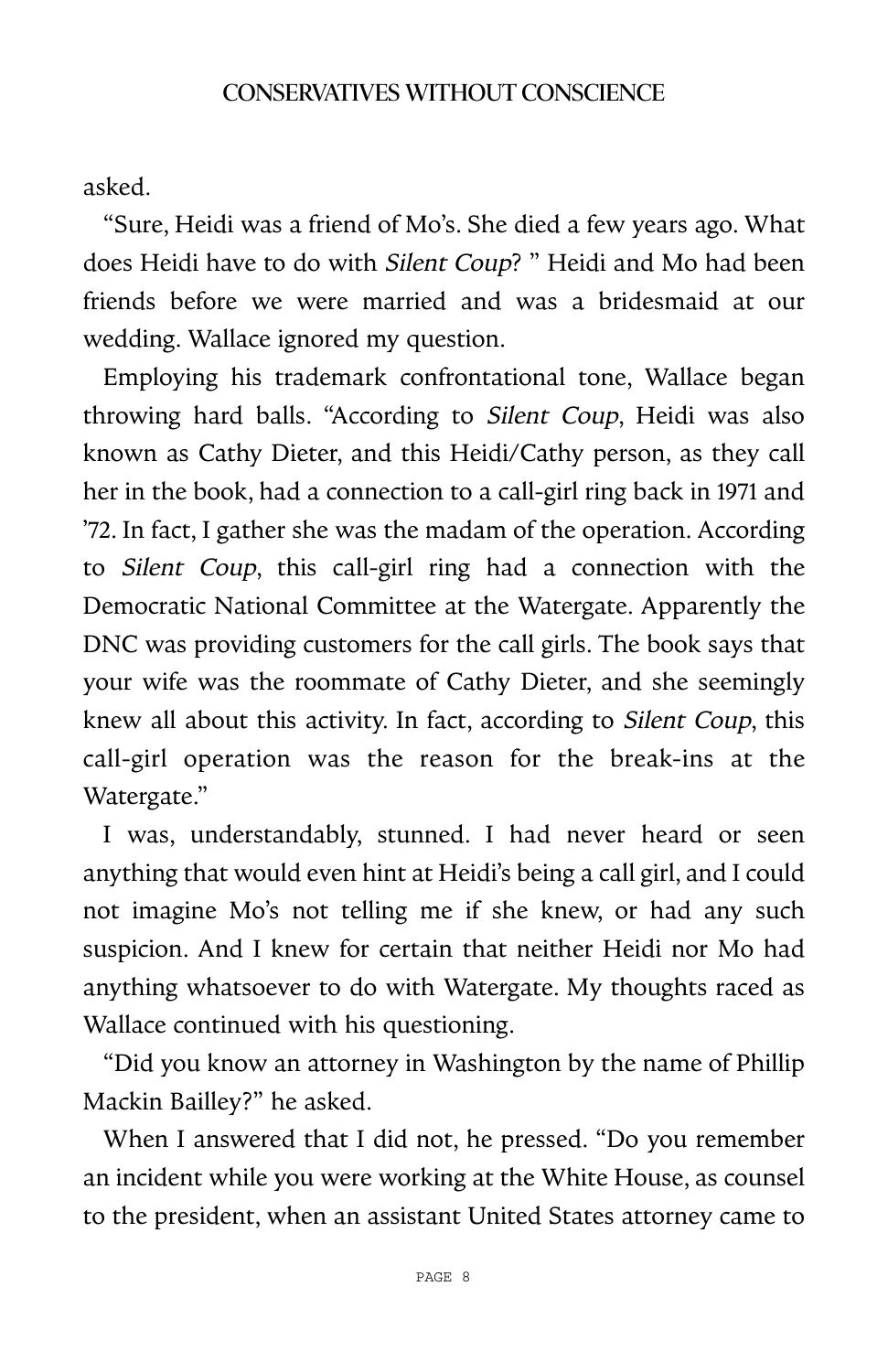your office, a fellow named John Rudy, to discuss Phillip Bailley's involvement in prostitution, and you made a copy of Mr. Bailley's address book, which had been seized by the FBI?"

"I recall a couple of assistant United States attorneys coming to my office in connection with a newspaper story claiming that a lawyer, or a secretary, from the White House was allegedly connected with a call-girl ring. As I recall, we had trouble figuring out who, if anyone, at the White House was involved. But I never made a copy of an address book." My mind was searching, trying to recall events that had taken place almost two decades earlier.

Wallace now dropped another bomb. He told me that according to Silent Coup Mo's name was in Phillip Bailley's little black address book. He also said that Bailley had been indicted for violating the Mann Act, which prohibits taking women across state lines for immoral pur-poses, specifically prostitution. Silent Coup claimed that my wife was listed in the address book as "Mo Biner," along with a code name of "Clout." Supposedly, Bailley's address book also contained the name of Cathy Dieter. Before I could digest this information, Wallace added more.

"According to Silent Coup, sir, you, John Dean, are the real mastermind of the Watergate break-ins, and you ordered these break-ins because you were apparently seeking sexual dirt on the Democrats, which you learned about from your then girlfriend, now wife, Maureen." When I failed to respond, because I was dumbfounded, Wallace asked, "Does this make sense to you?"

"No, no sense at all. It's pure bullshit. How could I have ordered the Watergate break-ins and kept it secret for the last twenty years?"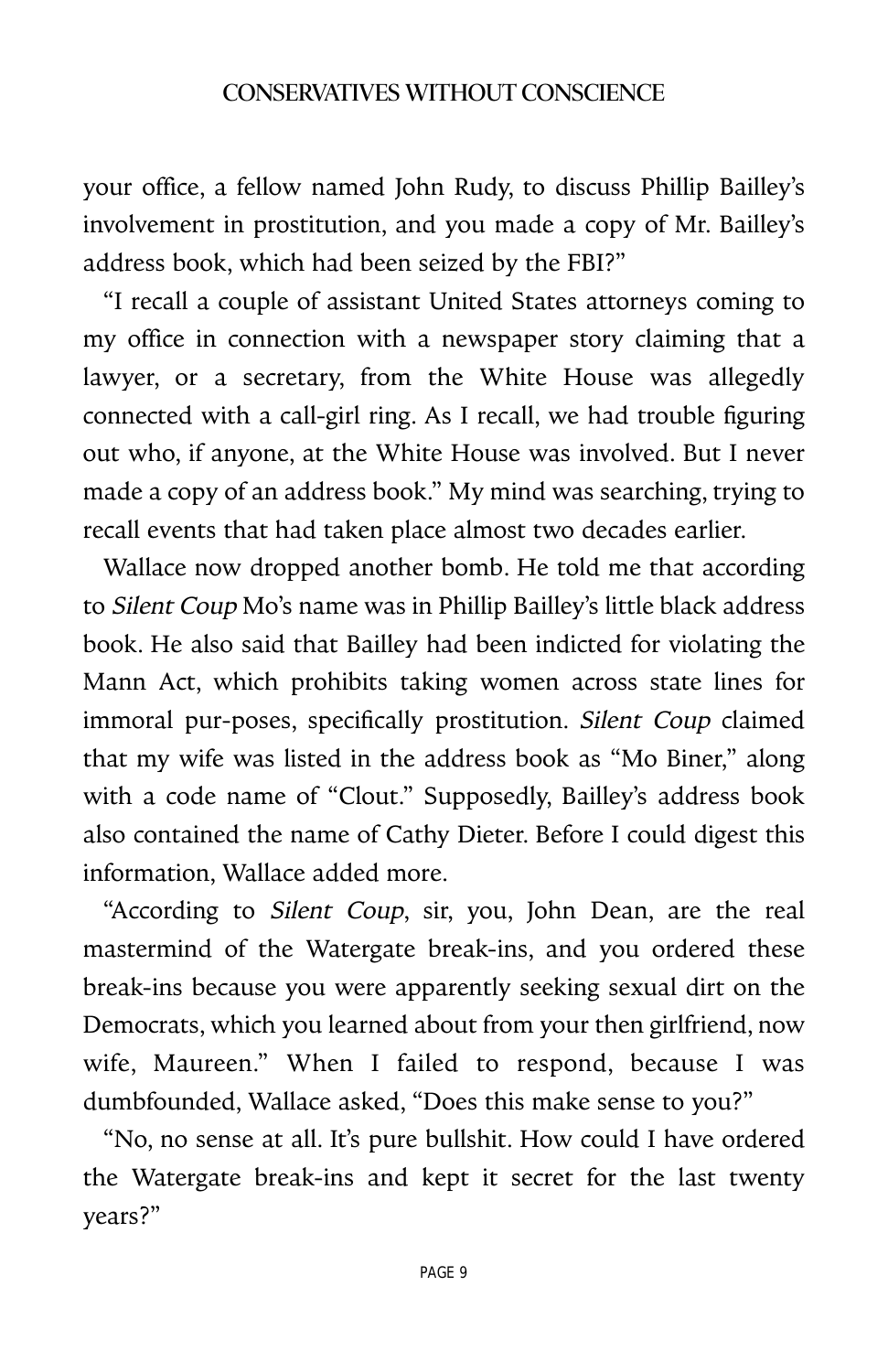"Fair question," Wallace responded. He explained that the book claimed I arranged the break-ins through my secret relationship with former White House consultant E. Howard Hunt—Hunt, who along with Gordon Liddy, had been convicted two decades earlier of plotting the Watergate break-ins.

"I recall meeting Hunt once in Chuck Colson's office. Hunt worked for Colson. I don't think I ever said anything more than 'hello' to Howard Hunt in all my years at the White House. The only other time I have spoken to him was long after Watergate, when we gave a few college lectures together. Anyone who says I directed Hunt to do anything is crazy." Still trying to sort out the various claims of Silent Coup, I asked, "Did you say this book has me ordering the break-ins because of a call-girl ring?"

Wallace said the manuscript was not clear about the first breakin. Indeed, he said it was all a bit unclear, but apparently they were saying that the second break-in was related to Bailley's address book and a desk in the DNC. "Are you saying that none of this makes any sense to you?" Wallace asked again.

"Mike, I'm astounded. This sounds like a sick joke."

"The authors and the publisher claim you were interviewed," Wallace said.

"Not about this stuff. I was never asked anything about Mo, or Heidi Rikan, nor was there any mention of call girls. I assure you I would remember"

Wallace wanted me to go on camera to deny the charges. I said I was willing, but I wanted to see the book so I could understand the basis of the charges. But 60 Minutes had signed a confidentiality agreement with the publisher, and was prohibited from providing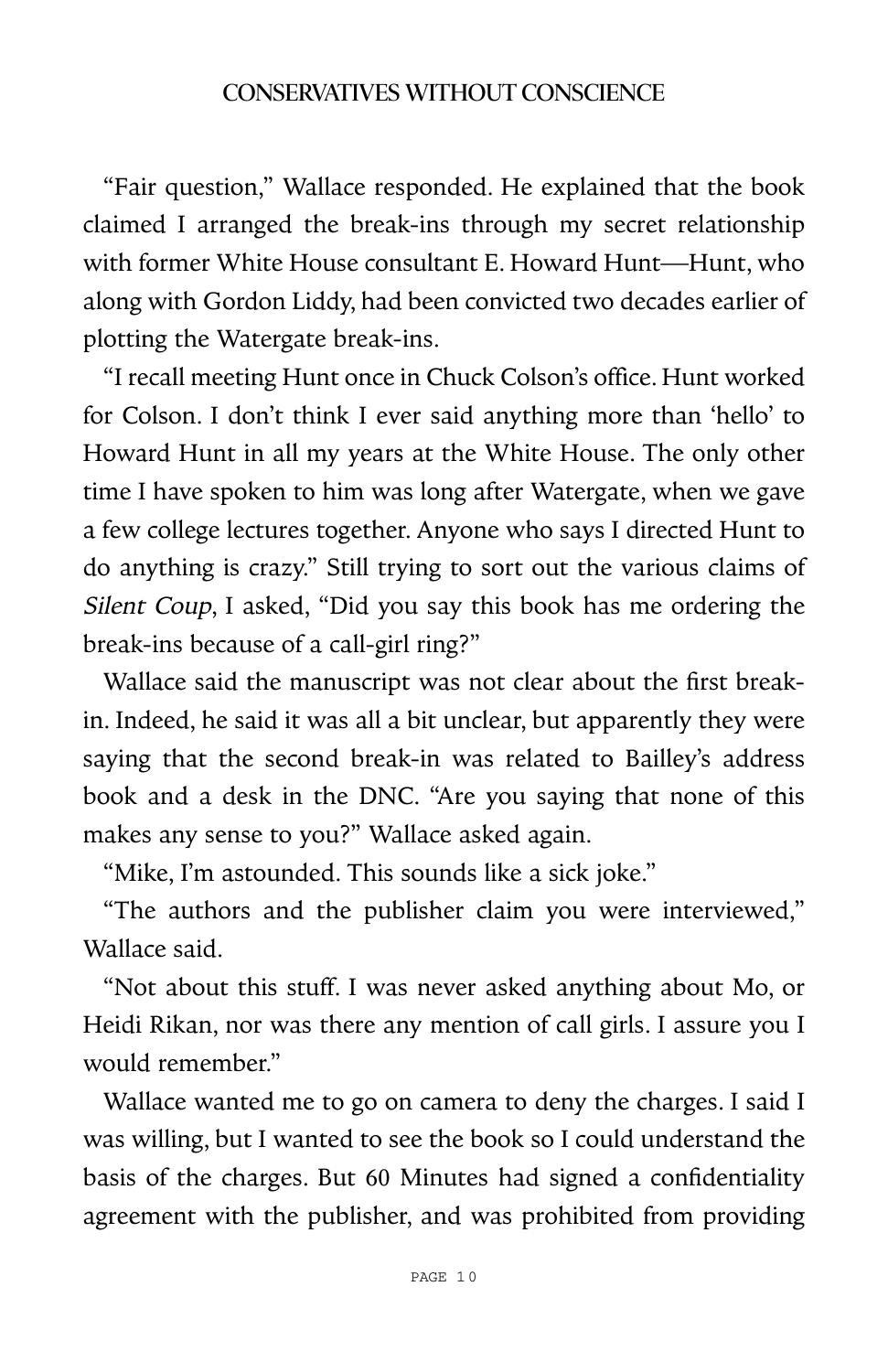any further information. When the conversation with Wallace ended I called Hays Gorey, a senior correspondent for Time magazine, who had not only covered Watergate, but, working with Mo, had co-authored Mo: A Woman's View of Watergate. Hays had known Heidi as well. He was aghast, and could not believe that Time was going to run such a flagrantly phony story without checking with the reporter who had covered Watergate for them. After a quick call to New York, he confirmed that the New York office had purchased the first serial rights to Silent Coup, and they were preparing both an excerpt and a news story.

Mo found the story laughable, and could not believe anyone would publish it. She had no information that Heidi had ever been involved with a call-girl ring, and did not believe it possible, because Heidi traveled constantly and was seldom in Washington. Mo had never heard of an attorney by the name of Phillip Mackin Bailley, and if her name was in his address book, it was not because she knew him.

By the time Mo returned home 60 Minutes had backed away from the book, because neither the authors nor the publisher could provide information that confirmed the central charges. Phillip Mackin Bailley, the source of much of the information, was "not available." Notwithstanding 60 Minutes's rejection of the book, Time's editors were still proceeding. They asked Hays to interview us for our reaction, even though he had told them the story was untrue. Hays had called a number of men he knew who had worked at the DNC at the time the call-girl operation was said to be flourishing in 1971 and 1972. They all told him it was impossible that such activity could have existed without their knowing of it. One former DNC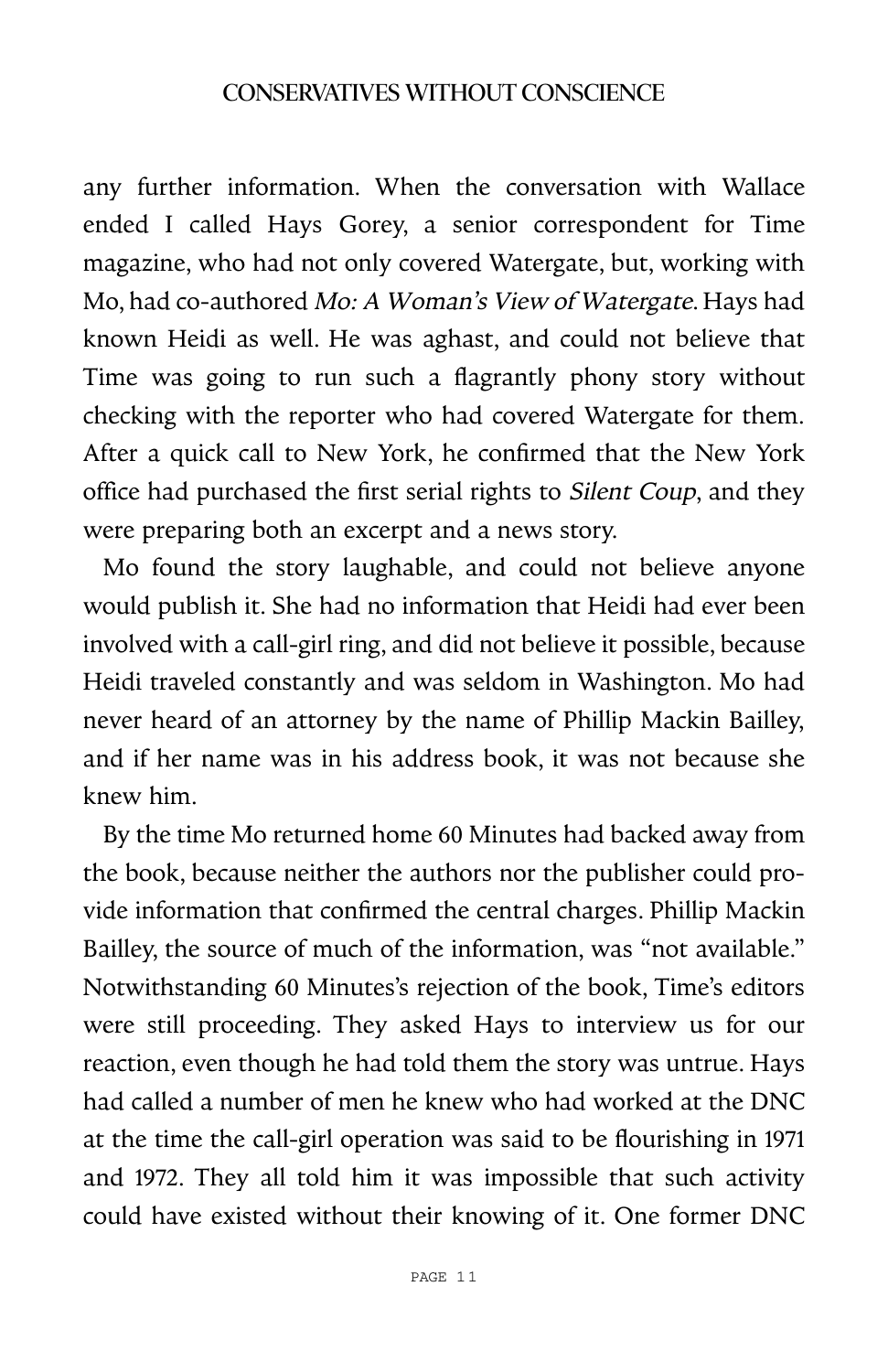official told Hays that had there been such an operation he would have been a top customer. Traveling from Washington to California to interview us, Hays read the material in Silent Coup relating to the Deans, and could not understand why Time was treating it as a news story. Nor could I when he loaned me his copy of the book so I could see what was being said. The material in the book relating to the Deans ran about 180 pages, and as I skimmed these pages I could not find one that was not filled with false or misleading information. All the hard evidence (the information developed by government investigators and prosecutors) that conflicted with this invented story was simply omitted. I could find no real documentation for their charges. I did not understand how the authors and St. Martin's thought they could get away with their outrageous story without facing a lawsuit from us. Hays wondered the same.

We gave Hays a statement the next morning that made clear we were preparing for legal action. Hays gave us his telephone number in Salt Lake City, where he planned to stop to visit with family en route back to Washington. Several hours later we called him, because I had had another idea, and I asked if he thought it would be worth my effort to go directly to Henry Muller, Time's managing editor, to ask him to reconsider. Hays could not offer any encouragement. It was Friday evening in New York, and this issue of the magazine was heading for the printer. In addition, he confided that Time had paid fifty thousand dollars for the serial rights. But he gave me Muller's office number, and told me, "Only someone like Muller could pull a story at this late stage." I called Muller's office, and arranged to fax a letter. Rather than threatening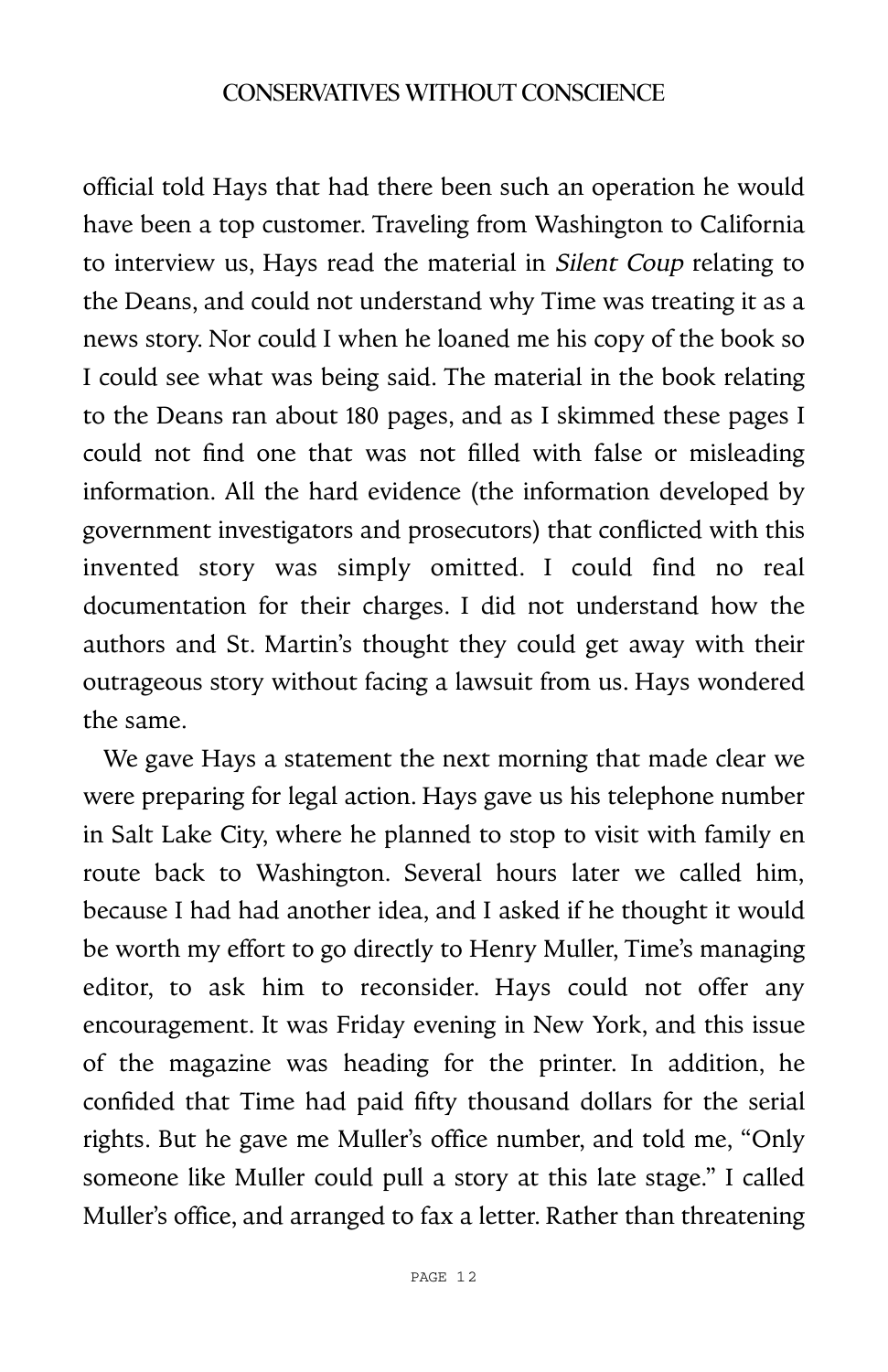legal action, I tried to appeal to Muller's journalistic good sense. They were reporting a story that 60 Minutes had investigated and rejected, and their principal Watergate reporter, Hays Gorey, had told them the story was baseless. Surprisingly, the effort worked. Within less than an hour of sending the letter, Hays called back. "You did it, Muller pulled the story. The whole thing. We're not going to even mention Silent Coup. I have only seen that happen once before in my thirty years with Time." Hays was ebullient, clearly proud that Time had done the right thing.

I decided to try again to persuade Tom McCormack, chairman and CEO of St. Martin's Press, to reconsider the publication of Silent Coup. McCormack had refused to talk with me earlier, so I faxed him a letter to let him know he was walking into a lawsuit. A day later we received McCormack's answer, when CBS's Good Morning America (GMA) called on Saturday morning to tell us that Colodny and Gettlin would be appearing Monday morning, May 21, 1991, to promote their newly published book and GMA wanted to give us a chance to respond. We faxed them the statement we had given Time. Clearly, a book tour was underway, but by pushing 60 Minutes and then Time, we had mortally wounded the book and destroyed the carefully planned launch, which might have given the story credibility. Now it would be difficult to treat Silent Coup as legitimate news.

Watching the authors on Good Morning America, we felt encouraged. Colodny, the older of the two, who looked to be in his early fifties, was a retired liquor salesman and conspiracy buff. Gettlin, who appeared to be in his forties, was a journalist. This was their first book. Both were tense. GMA's host, Charlie Gibson, an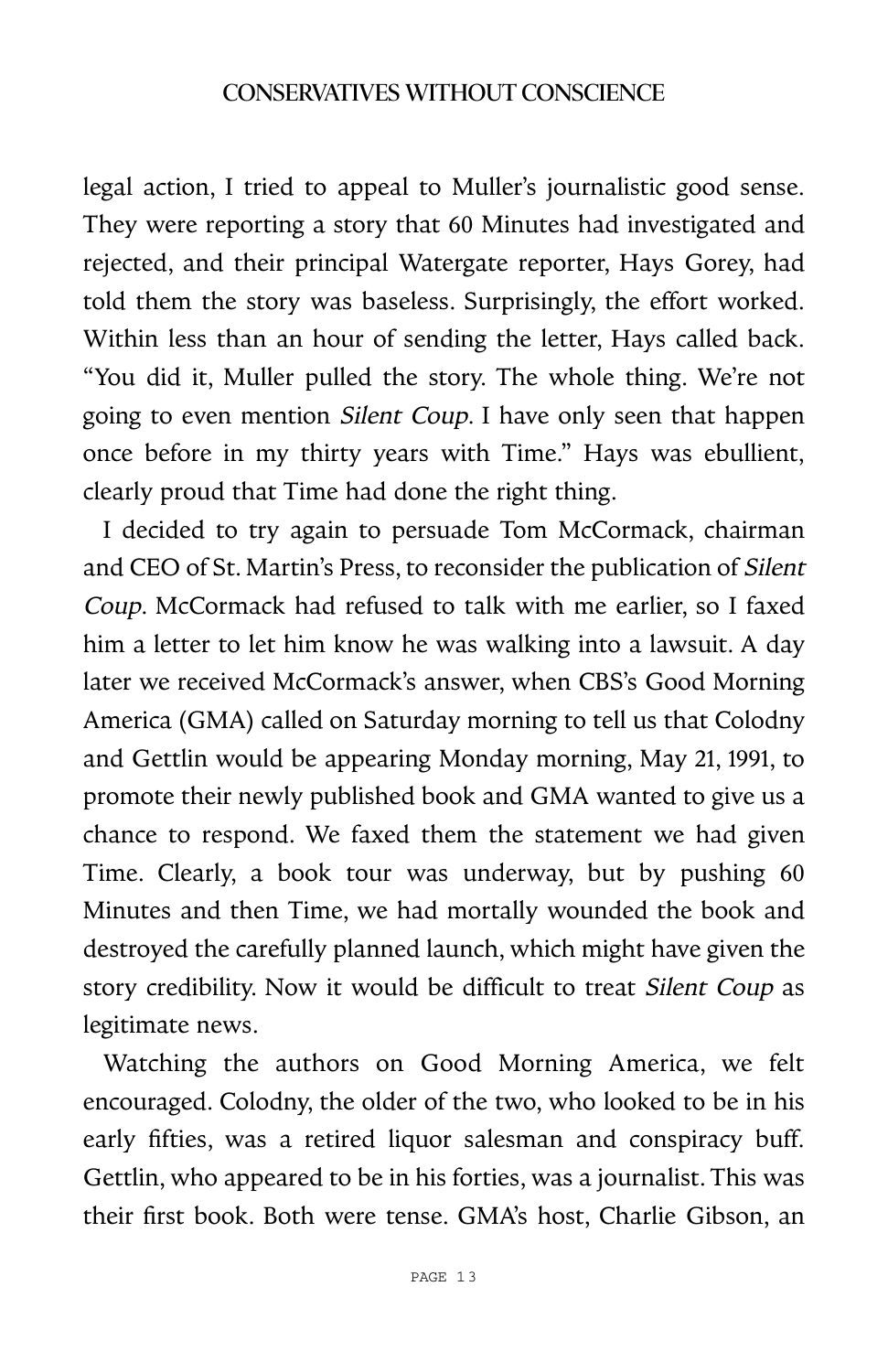experienced journalist, was not buying the Silent Coup story relating to the Deans, so his questions focused on the material in the book related to Bob Woodward and Al Haig, which was as unfounded as the material relating to us. (Woodward was accused of CIA connections; Haig had allegedly plotted the "coup" of the title that had removed Nixon from office.) With St. Martin's publicity department pumping out information about their sensational new book, requests for responses and appearances became so frequent we had to put a message on the answering machine to handle the requests. Not wanting to do anything to attract additional publicity to the book, however, we declined all appearances and issued a statement explaining that the charges were false.

We watched the authors again on CNN's Larry King Live. Bob Beckel was the substitute host in Larry King's absence. Colodny claimed that he and Gettlin were "not making any charges against Maureen Dean." Yet I had made a note during my quick read of the book that they claimed that Mo's alleged "acquaintanceship with [Phillip Mackin] Bailley, and the true identity of her friend Heidi [Rikan]...[were] the keys to understanding all the events of the break-ins and cover-ups that we know under the omnibus label of Watergate." That was some "no charge." After a commercial break, well into the program, both Colodny and Gettlin simply disappeared without explanation, as if snatched from their seats by hooks. In their places were Howard Kurtz, a media reporter for the Washington Post, and Gordon Liddy, Watergate's most decorated felon. Beckel asked Liddy for his "theory" of why 60 Minutes and Time had "pulled" their stories on Silent Coup. Liddy said, "Well, I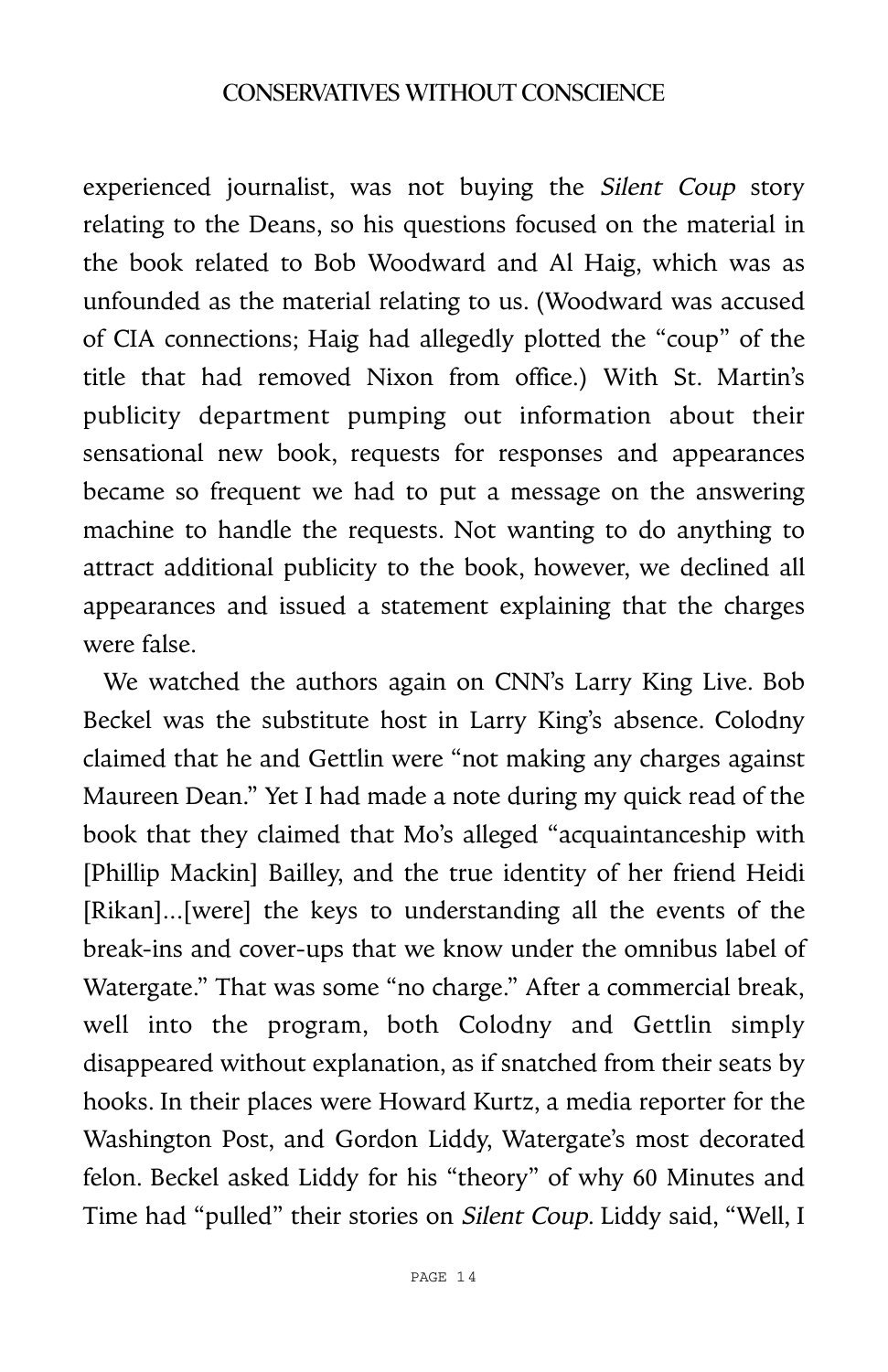don't have to go for a theory with respect to those two things, because they are on the record." Liddy claimed none of the people charged by the book would appear on 60 Minutes. "They wanted to get John Dean, etcetera," Liddy claimed. "They wouldn't come on the program and face these two men. Time magazine just said, you know, the thing is so densely packed that it did not lend itself to being excerpted and they felt that they couldn't do it."

Liddy's remarks were untrue, for I had agreed to do 60 Minutes (as had Woodward and Haig) and I had a copy of the Time excerpt, not to mention my letter, which had killed it. Mike Wallace, who had obviously been watching the show, called in to correct Liddy's false characterizations. Wallace reported that he had read Silent Coup, and had interviewed Colodny and Gettlin. "And we intended to go, just as Time magazine intended to go. We checked, Gordon. I did talk to John Dean," he said. "We objected to the fact that the authors refused or declined to let the objects of their scrutiny, these three [Woodward, Haig, and Dean] in particular, see the book, read the book ahead of time, so that they could face the charges." As to the charge that I was the "mastermind" of Watergate, Wallace explained, "We could not, on our own, source the thing sufficiently to satisfy ourselves that it stood up as a 60 Minutes piece. That's why we didn't do the piece." Mo applauded when one of America's best-known journalists knocked down the book's central charge.

As a hard news story Silent Coup was now for certain dead and would undoubtedly have been headed for the remainder table, but St. Martin's had a lot of money tied up in it, and was determined to make it a best seller. Their plan was to sell the book to Nixon apologists and right-wingers, giving them a new history of Nixon's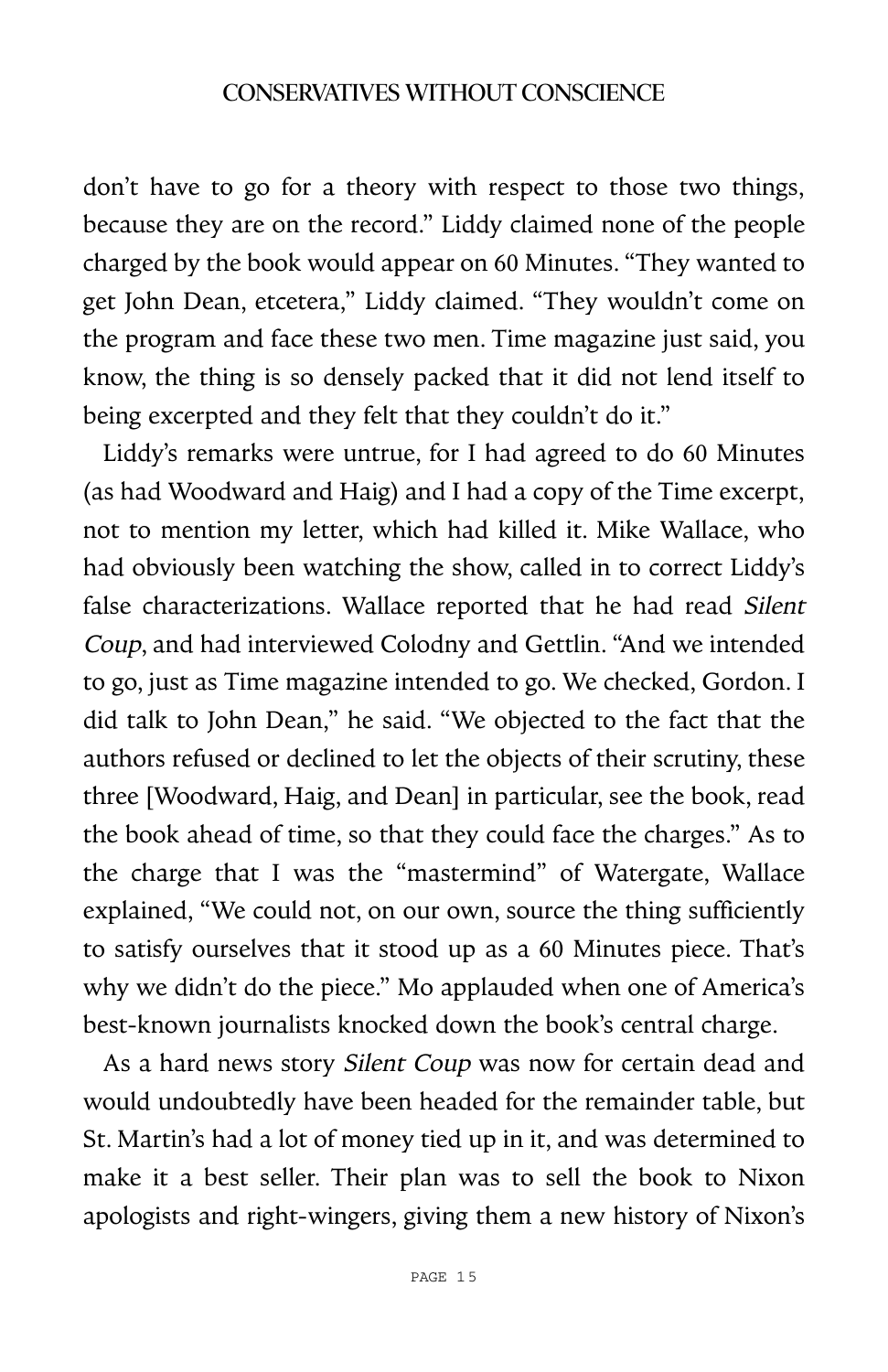downfall in which Bob Woodward, Al Haig, and John Dean were the villains, and randy Democrats had all but invited surveillance. Who better to peddle this tale than uber-conservative Gordon Liddy? Although we did not know it at the time, Liddy had been a behindthe-scenes collaborator with Colodny in developing, sourcing, and writing Silent Coup's version of the Deans' involvement in Watergate. In fact, without Liddy's sup-port St. Martin's might well have abandoned the project, for neither Colodny nor Gettlin had actually written it. St. Martin's had hired a freelancer, Tom Shachtman, to assemble a story based on material that Liddy and other right-wingers had helped Colodny assemble. Schactman himself was contractually immunized from any legal liability, and shortly before Silent Coup's publication, St. Martin's had doubled its insurance coverage for defamation and worked out a plan for Liddy, who was already a St. Martin's author, to lead a charge to the best-seller list. To compensate Liddy for his efforts, and to give him an excuse to be out promoting, St. Martin's reissued a paperback edition of his autobiography, Will, with a new postscript that embraced Silent Coup as the definitive account on Watergate. In that material Liddy claimed, without any explanation, that I had duped him in "an exercise in sleight-of-hand worthy of The Amazing Randi himself," and that he had not truly understood Watergate until Colodny explained to him what had purportedly transpired, by telling him of Phillip Bailley's story. According to this revised accounting of history, Liddy's former partner-in-crime Howard Hunt was merely my pawn, working secretly for me unbeknownst to Liddy. (And unbeknownst to Howard Hunt as well, for he, too, denied the Silent Coup account.)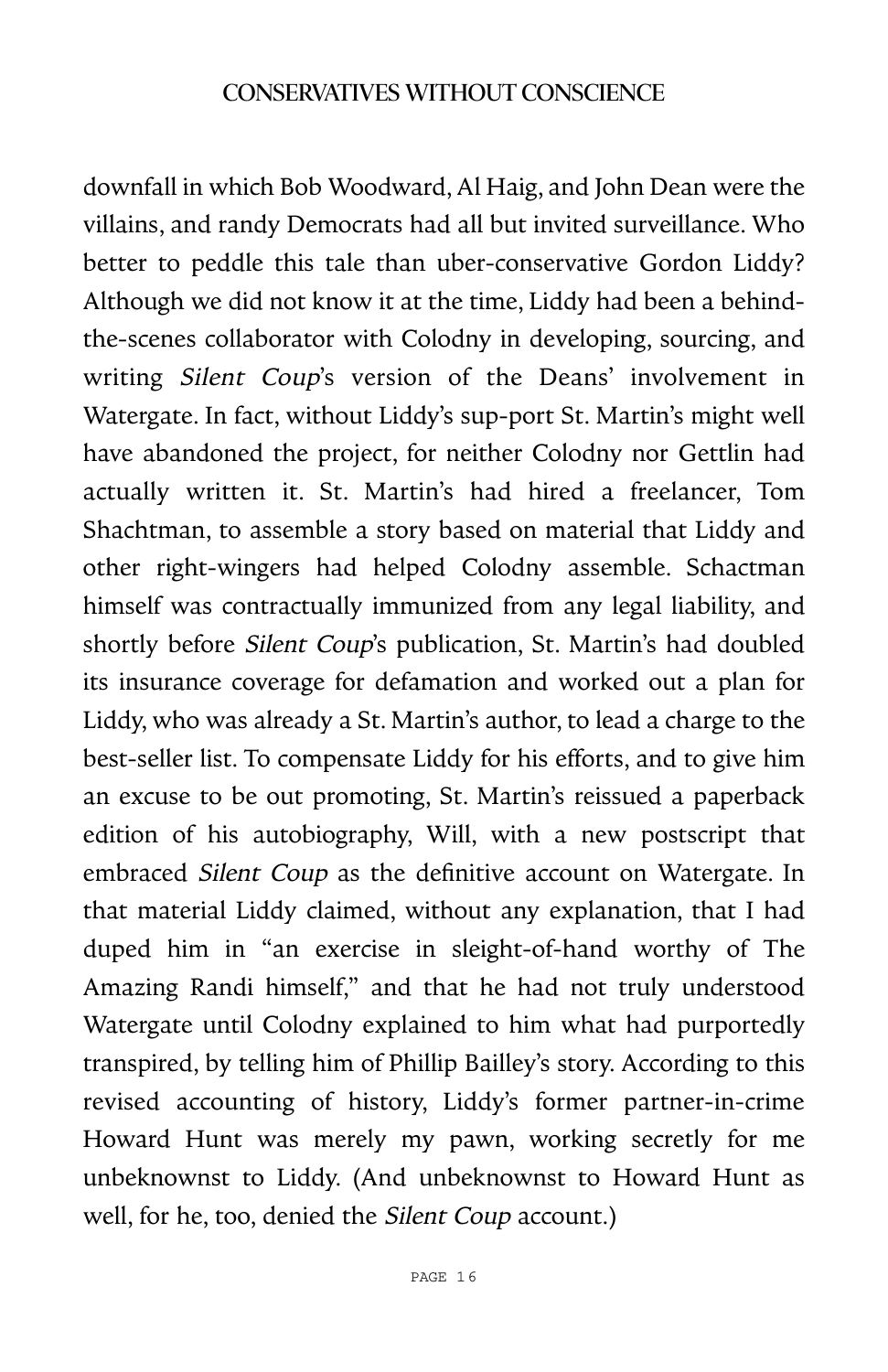Liddy's involvement in this specious attack did not surprise me. He had once planned to kill both Howard Hunt and me , he had said in Will, but his orders to do so had never come—although he did not say who he expected would send them. "Howard Hunt had become an informer," he wrote, and when Hunt agreed to testify he became "a betrayer of his friends, and to me there is nothing lower on earth....Hunt deserved to die." About me, Liddy wrote that the "difference between Hunt and Dean is the difference between a POW who breaks under torture and aids the enemy, and Judas Iscariot."2 The subtext of Liddy's statement is that the U.S. government had become his enemy and that Richard Nixon had become something of a Christ figure for him. Attacking Howard Hunt and me was consistent with both his conservative politics and his personality. He sought to resurrect Nixon for conservatives and blame others for his destroyed presidency. His attacks on Mo, however, were inexplicable. It did not strike me as consistent with his macho perception of himself to attack a noncombatant woman, yet he traveled the country repeating the false story that Phillip Bailley had told him.Clearly, Silent Coup had come at a perfect time for Liddy. Since the first publication of Will in 1980 he had made a living by putting his dysfunctional personality on display. By the early nineties speaking engagements were becoming less frequent for him, and his business ventures, including several novels, were unsuccessful. Silent Coup put him back in the spotlight, where he loved to be—publicly misbehaving.

My former colleague Chuck Colson's appearance on national television to endorse Silent Coup truly surprised me and stunned Mo, who was deeply hurt by his gratuitous attack. Chuck and I had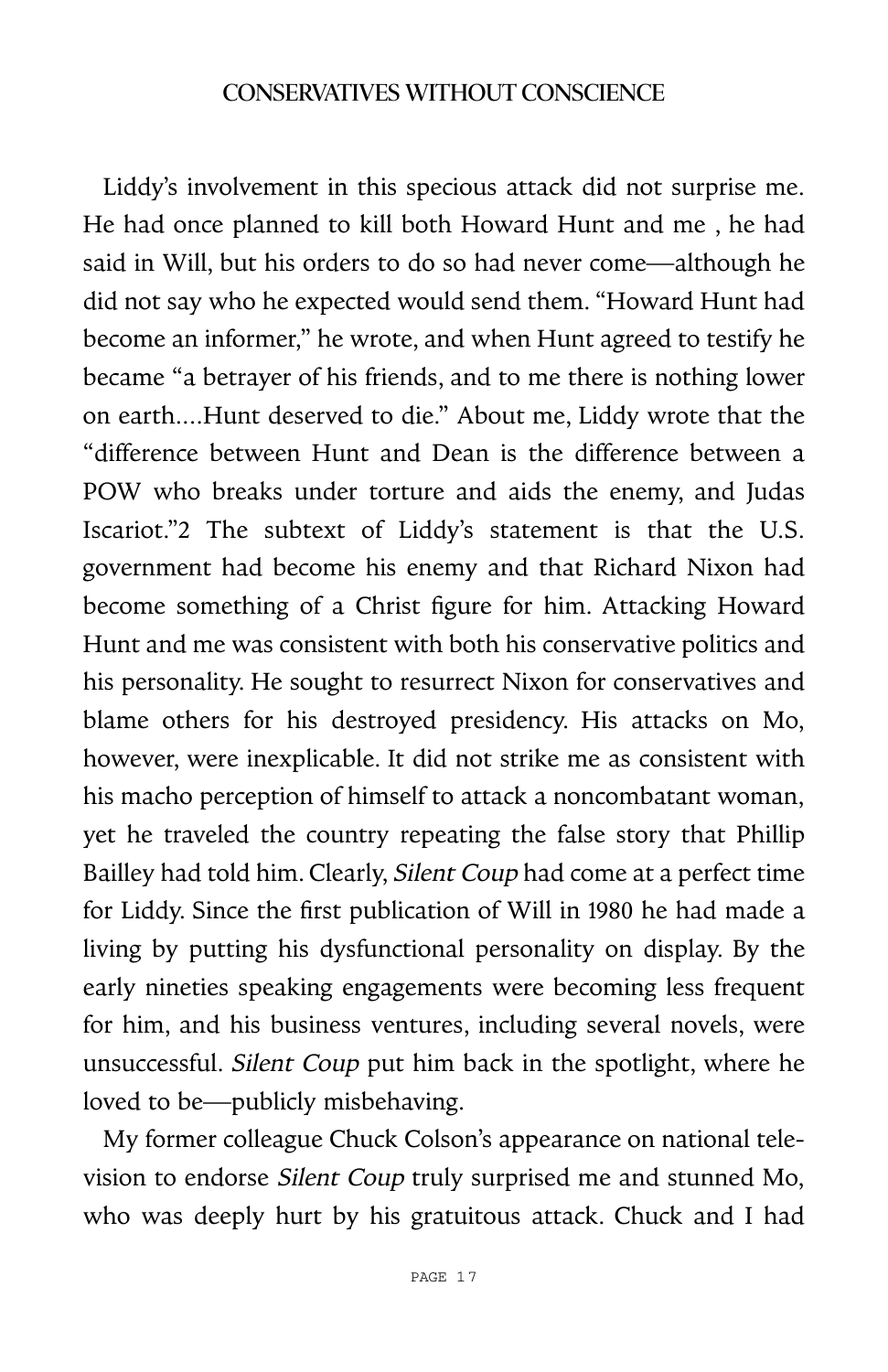crossed swords at the Nixon White House only once, and even then we had not communicated directly. I had had virtually nothing to do with his office, or its nefarious activities, except for the time Chuck had wanted to firebomb and burglarize the Brookings Institution, convinced that this Washington think tank had copies of documents the president wanted. When I learned of his insane plan I flew to California (where the president and senior staff were staying at the Western White House) to plead my case to John Ehrlichman, a titular superior to both Chuck and myself. By pointing out, with some outrage, that if anyone died it would involve a capital crime that might be traced back to the White House, I was able to shut down Colson's scheme. As a result, over the next several months I was told nothing about Colson's shenanigans, such as his financing the infamous burglary by Liddy and Hunt of Daniel Ellsberg's psychiatrist's office after Ellsberg released the so-called Pentagon Papers, which was a precursor to the later Watergate break-ins.

After I eventually broke rank with the Nixon White House, Colson had set about trying to destroy me for telling the truth, though he backed off after purportedly finding God. He also became rather busy with his own problems. On March 1, 1974, Colson was indicted for his role in the Watergate cover-up, and six days later he was indicted for his involvement in the conspiracy to break into the office of Ellsberg's psychiatrist. Chuck, no doubt, sensed even more problems to come, because the Watergate Special Prosecution Force was considering charging him with both perjury and subornation of perjury.3 He was facing a lot of jail time. However, the prosecutors allowed him to plead guilty to a single—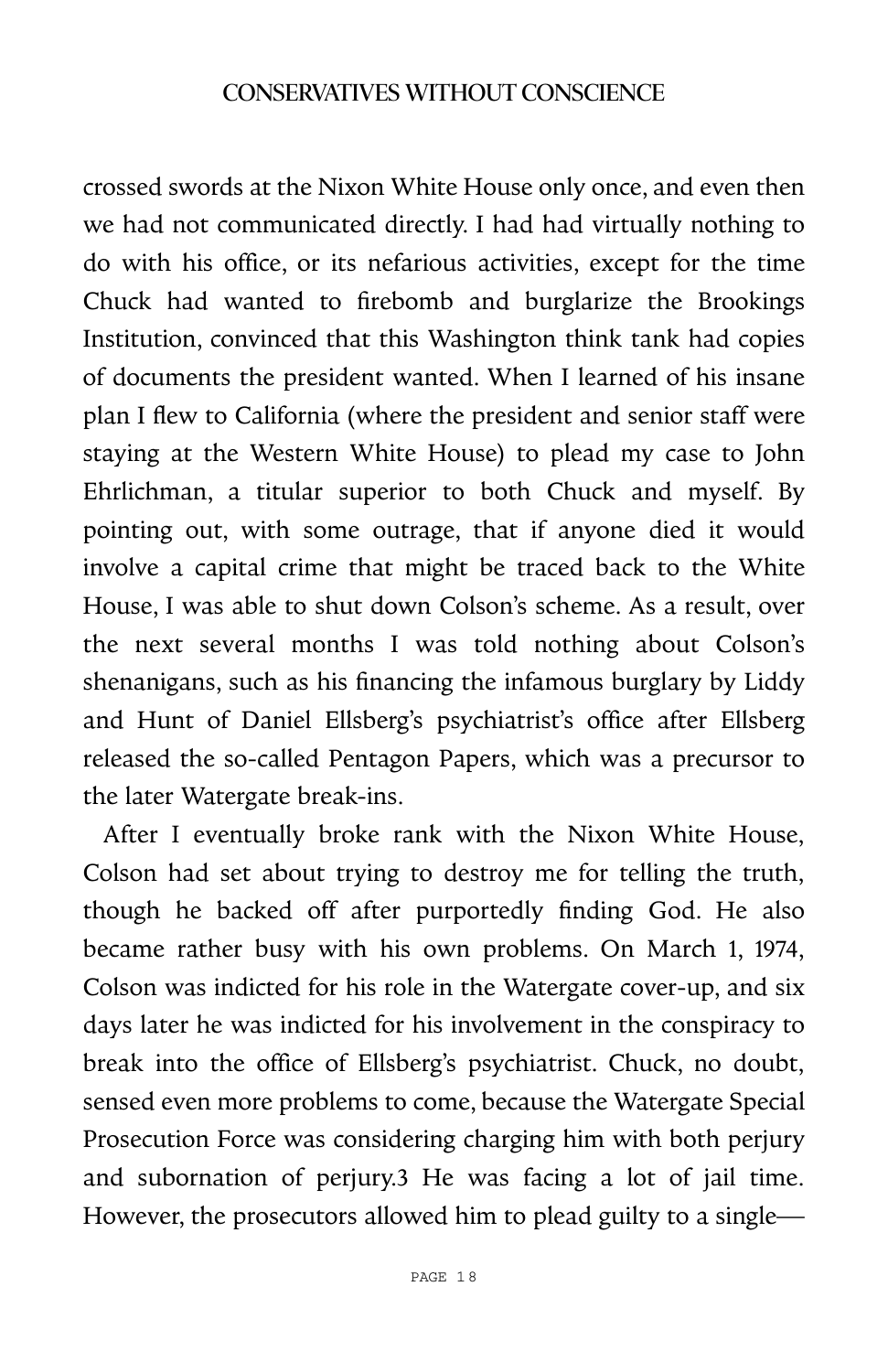and given what he was facing, innocuous—charge in exchange for his cooperation, although in the end he proved to be utterly useless as a government witness, since the prosecutors could not vouch for his honesty.

Chuck and I had agreed to let bygones be bygones during the Watergate cover-up trial when we found ourselves only down the hall from each other, under the federal Witness Protection Program, at the Fort Holabird safe house in Maryland, just outside Washington. Until Colson started promoting Silent Coup I had taken him as a man of his word, and we had even continued to visit from time to time after Watergate was behind us. When I saw Colson promote Silent Coup on Crossfire, I was still unaware of his earlier prepublication discussions with Colodny about this invented history. (Colodny had illegally tape-recorded all of his telephone conversations.) Why, of all people, would Chuck Colson promote Silent Coup's conspicuously phony account of Watergate? Where was his conscience? How could he call himself a Christian? I promised myself I would find answers to these questions, because I did not understand what was compelling his behavior.

The promotion campaign to sell the book to conservatives worked, thanks to Liddy's nationwide tour, in which he appeared on countless right-wing talk-radio shows. By July 7, 1991, Silent Coup had peaked at number three on the New York Times best-seller list. On July 12, 1991, our answering machine handled a very early call. When Mo checked the message I heard her shriek, and ran to find her standing beside the answering machine sobbing and shaking. "What is it?" I asked but she could not speak, as tears poured from her eyes. As I held her I could feel every bone in her body trembling.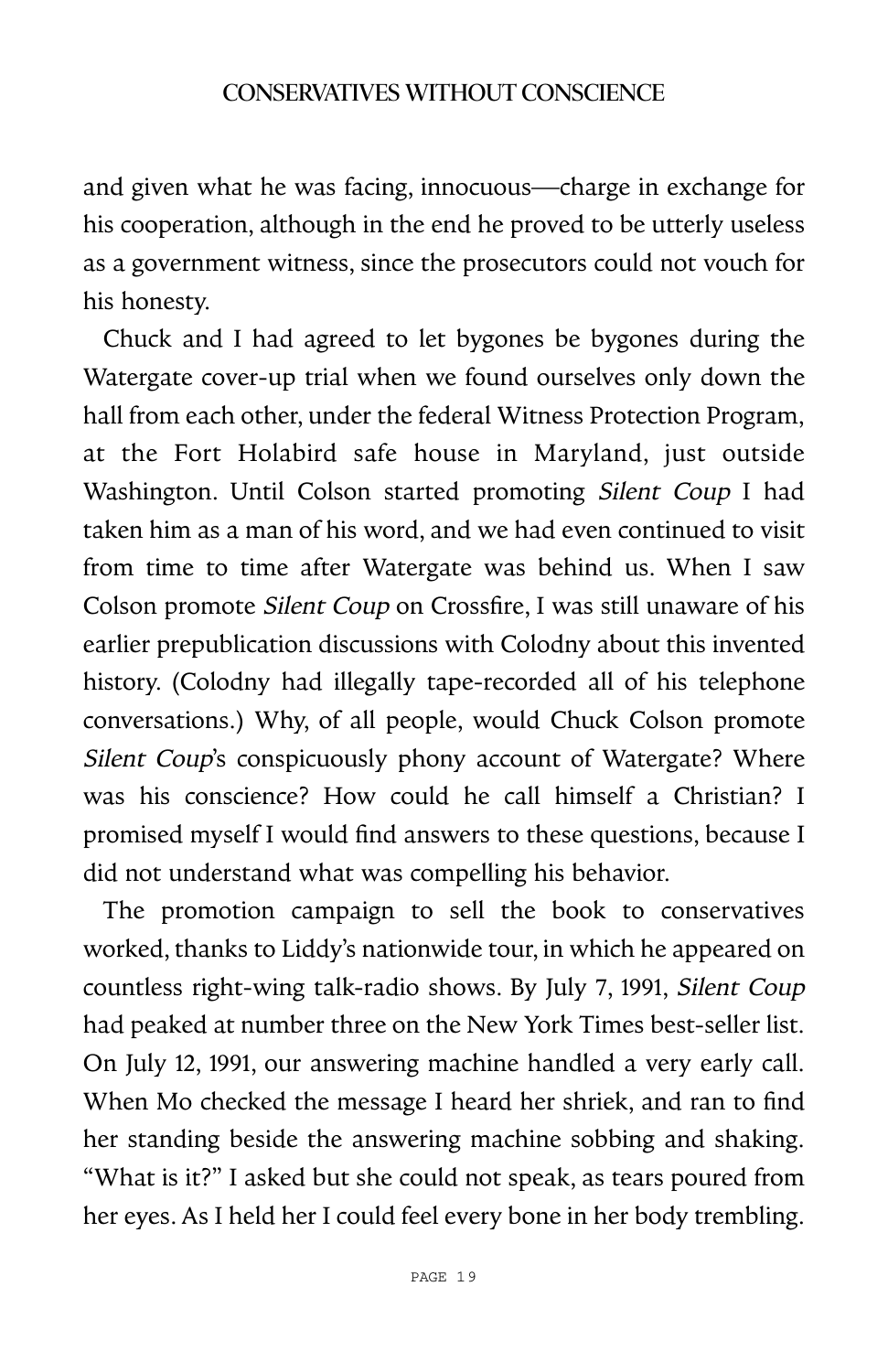"What is it?" I asked again.

"Liddy. He's called our house." Before Mo could explain, the phone began ringing and I answered.

"Is this John Dean?" an unfamiliar voice asked.

"Yes, it is. Who's this?"

"Wow, that's cool. This is really John Dean?"

"Yes. Who is this, please?"

"Oh, I'm nobody. I was just listening to the radio and Gordon Liddy was on, and he gave out your telephone number, so I thought I'd try it. Talk to you later. Bye."

Immediately the phone rang again, this time it was a collect call, which I refused. To prevent further nuisance calls I used a technique that makes all our phone lines busy. This diverted Mo's attention and calmed her, and she now asked me to listen to Liddy's message, so I played it.

A smug-sounding voice said, "This is G. Gordon Liddy, calling you from the Merle Pollis Show. John, you have..." "W-E-R-E Cleveland, let's get our call letters in," the host interrupted. Liddy then continued, "...you have promised that you will sue me and Len Colodny and Bob Gettlin. Let's get this suit started, John. We want to get you on the stand, under oath, yet again....Come on, John. I'm publicly challenging you to make good on your promise to sue." The host added, "John, this is Merle Pollis, the host of the program. Would you say hello to Maureen, for me? I said she was the prettiest of the Watergate people, next to G. Gordon Liddy. I hope she's still just as pretty. I, ah, this, this new book, however, reveals some things about Maureen that irk me. I didn't want to think of her in that way, and it makes me very sad, and it also makes me feel,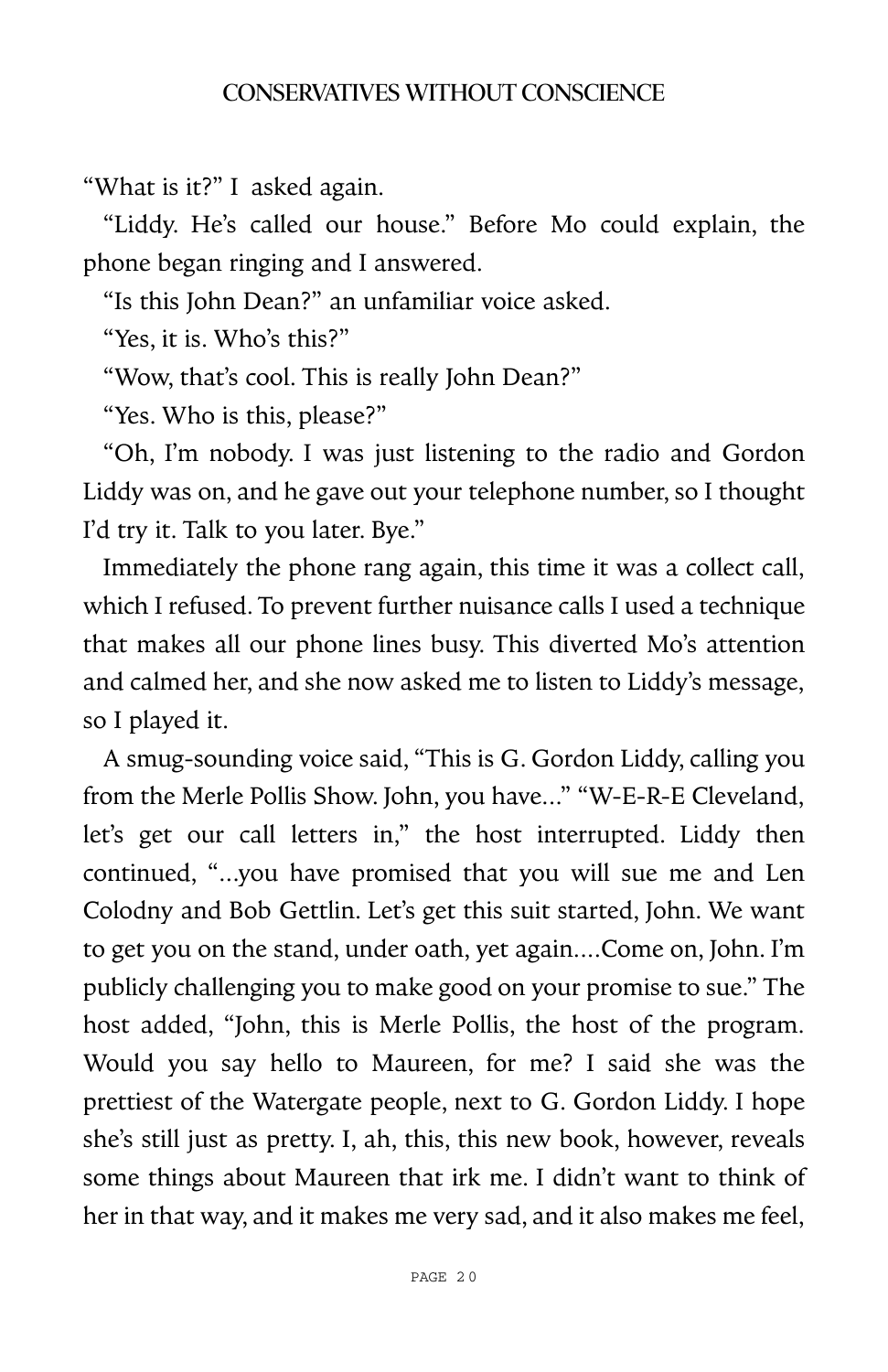well, never mind. Thanks, John."

Liddy would get his lawsuit, but on our terms, not his. Rather than give him the publicity he desperately wanted, we spent the next eight months collecting evidence and preparing the case. For eight years our lawsuit made its way through the federal courts, and St. Martin's tried every possible ploy to prevent its going to trial. Had we taken the case to trial, Phillip Mackin Bailley, the key source for the story about the purported call-girl ring, might rank as the worst possible source of information in the annals of defamation law. Bailley had been in and out of mental institutions throughout his adult life. When we deposed him, Bailley's attorney arranged for a psychiatrist to testify under oath that his client's mental condition made him unable to distinguish fact from fiction. While St. Martin's and the other defendants were spending over \$14 million of insurance company money trying to make us go away, it eventually became clear to them that we were prepared to go whatever distance necessary to make fools of them all, and that we had the evidence to do it.4 By the fall of 1998 we had also accomplished our underlying goal of gathering the information necessary to show that Silent Coup was bogus history. Ultimately, it seems, they had hoped to win the lawsuit by simply outspending us, but when that strategy failed, they sought a settlement. Neither Colodny nor Liddy wanted to settle, however. Colodny had somehow used a rider on his homeowner's policy to get the insurance company to pay for his defense in the litigation, though ultimately his insurer forced him to settle. Liddy, on the other hand, had nothing at risk, since all of his assets were in his wife's name and St. Martin's was paying for his attorney. After we settled with St. Martin's and Colodny, U.S.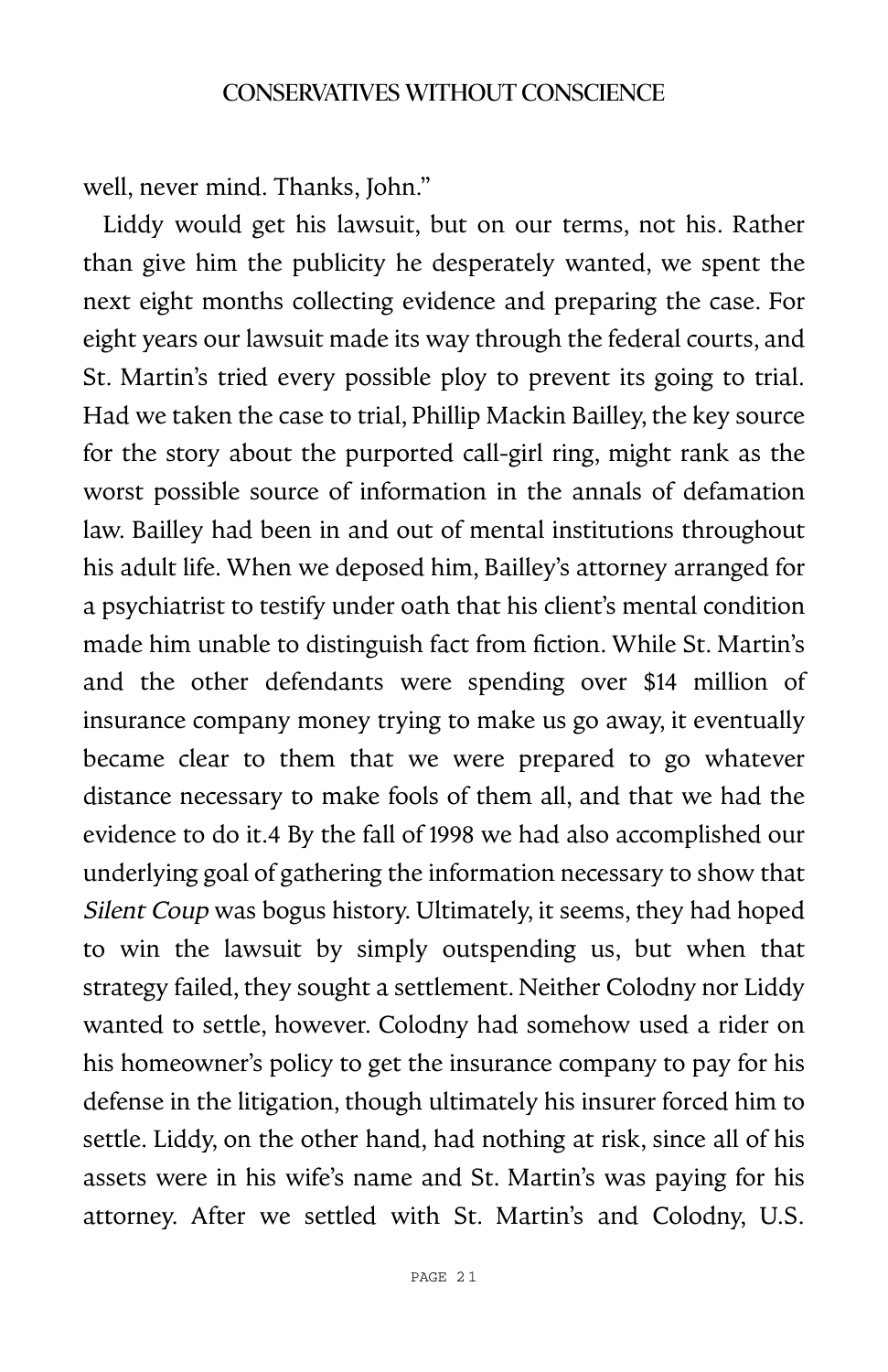District Court Judge Emmett Sullivan put an end to the litigation.5 While the final settlement agreement prohibits me from discussing its terms, I can say the Deans were satisfied.

Despite most of the news media's fitting dismissal of Silent Coup's baseless claims, the protracted litigation provided time for the book to gather a following, including an almost cultlike collection of highprofile right-wingers. Among them, for example, is Monica Crowley, a former aide to Richard Nixon after his presidency, and now a conservative personality on MSNBC, cohosting Connected: Coast to Coast with Ron Reagan. Other prominent media-based conservatives who have joined the glee club are James Rosen and Brit Hume of Fox News. How these seemingly intelligent people embraced this false account mystified me, and I wanted to know.

Throughout the prolonged Silent Coup controversy it had gradually become clear to me that St. Martin's, Colodny, and Gettlin were in it for the money. Had Phillip Bailley, or some other such source, claimed that Pat Nixon had ordered the break-in, they no doubt would have turned history upside down to try to sell that story as well. When we contested the bogus account, they all fought to save face. In addition, Colodny, who called himself a Democrat, had never been given much attention until he was embraced by the right wing, where he has found new friends. Liddy wanted revenge, even though Silent Coup showed him as a greater fool than history already had; promoting it did, however, provide an outlet for his aggression—not to mention that it also landed him his own talkradio show, which has thrived. As for Colson, his reason for promoting Silent Coup remained a complete mystery for me, as did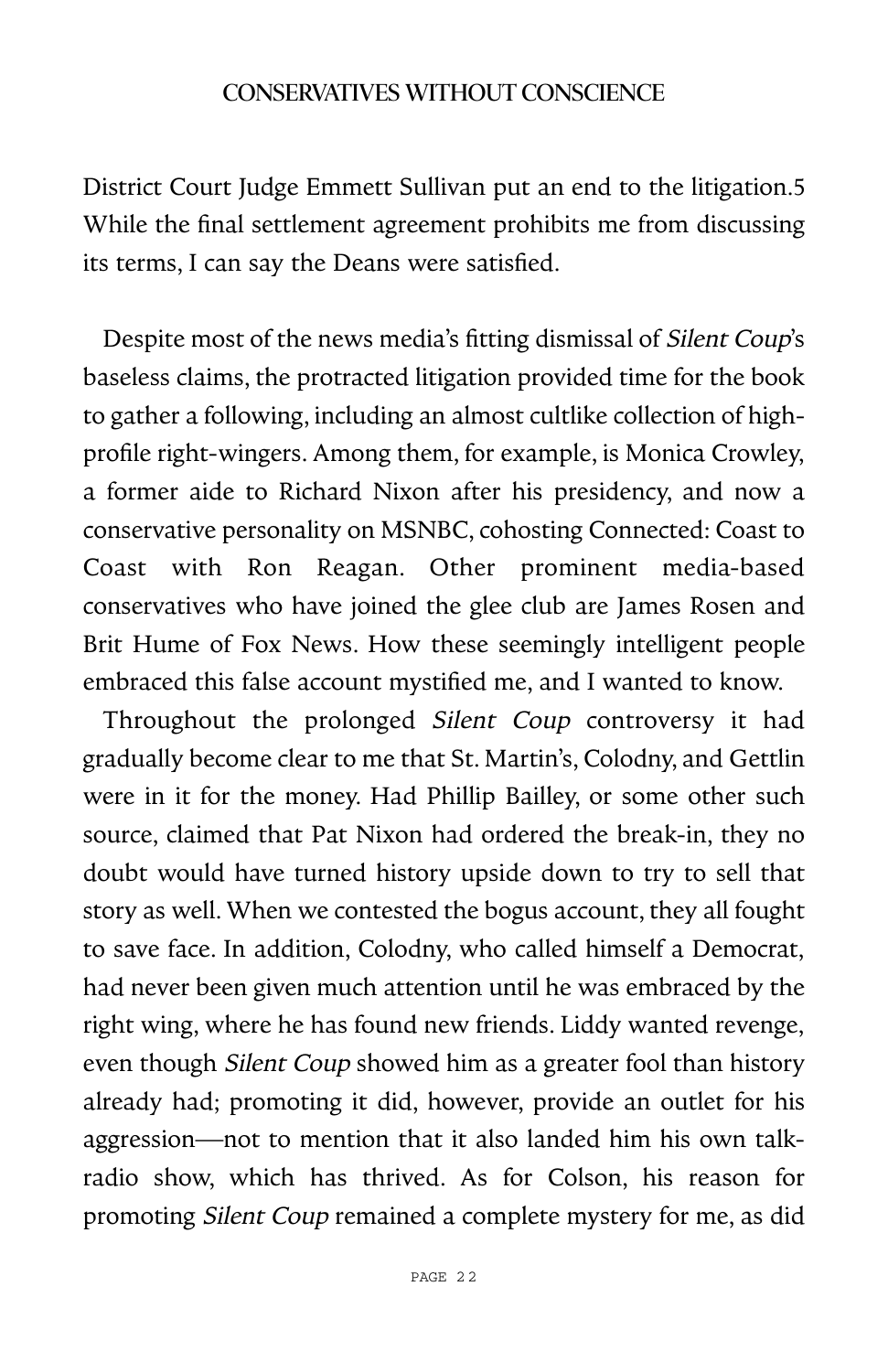the motives of people like Monica Crowley, James Rosen, Brit Hume, and all the other hard-core conservatives who embraced this spurious history and made it a best seller. The only thing I could see that these people had in common was their conservatism.

As much as anything, the lawsuit made me realize that during the years I had been focused on business the Republican Party and conservatism had undergone drastic changes. The Republican Party had shifted to the extreme right, resulting in longtime hard-right conservatives like Liddy and Colson, who had once been at the fringe, finding themselves in vogue. That philosophical shift and its implications became even clearer to me when I returned to Washington for an extended period of time during the Clinton impeachment proceedings and experienced for myself the new conservative climate that has enveloped the nation's capital. Most of these conservatives had arrived after Nixon's fall, and in the late 1970s and early 1980s.

They were not good losers. So when they lost the White House in 1992 they began what would be an unrelenting and extended series of attacks on the Clinton presidency, which reached their peak when Clinton's affair with Monica Lewinsky was revealed in early 1998. At that time I began receiving an increasing number of requests for television interviews, and Silent Coup was all but forgotten publicly (and we were in settlement discussions). While I had no idea then whether the president was telling the truth about his relationship with Lewinsky, it was clear to me that the First Lady was correct in her contention that there was a vast right-wing conspiracy attempting to destroy the Clintons, for I still had a number of knowledgeable conservative contacts. Because each of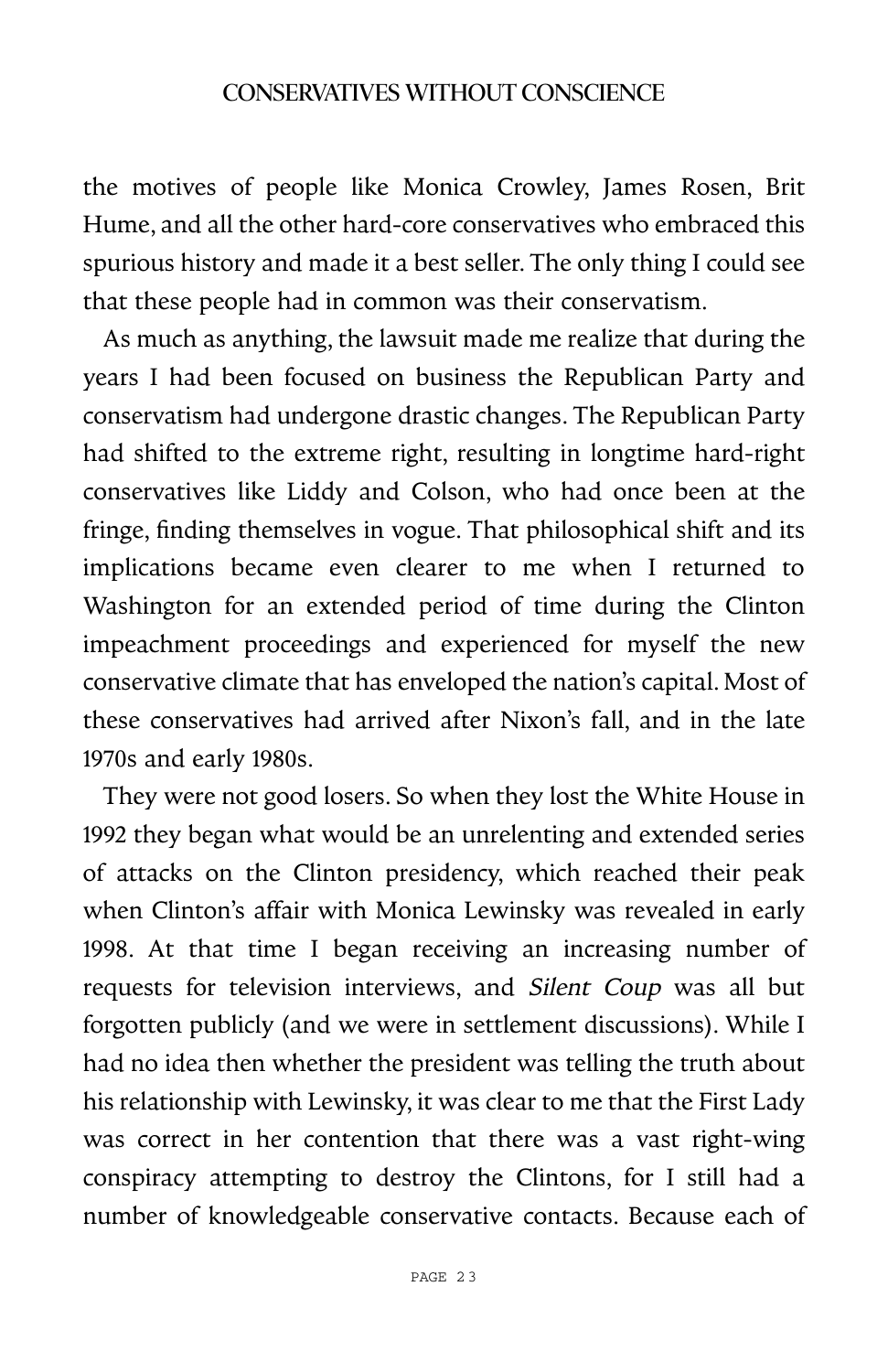the various scandals of the Clinton White House—the travel office firings, Whitewater, Vince Foster's suicide, the Paula Jones lawsuit, and the Lewinsky affair—was predictably declared by Republicans to be "worse than Watergate," I felt someone needed to set the record straight.6 In reality, these scandals, even collectively, did not come close to Watergate in their seriousness. So I began to speak out. I did not speak as a partisan, but rather as someone who understood the difference between the Clinton and Nixon scandals, as well as the gravity of impeachment. (I was well versed in this topic because I had once studied the impeachment and trial of Andrew Johnson, and, of course, had firsthand knowledge of the Nixon proceedings.)

During the time the independent counsel, Kenneth Starr, was building his case against Clinton for impeachment, I agreed to work exclusively for MSNBC in Washington as an on-camera consultant, or "anchor buddy," beginning my assignment soon after Starr made a formal referral to the House Judiciary Committee on September 9, 1998, and sent the thirty-six boxes of damning evidence to the House of Representatives. Over the next several months, during Clinton's impeachment and trial, I spent more time in Washington than I had, cumulatively, in the preceding twenty-five years, and it could not have been a more eventful time to be there. One did not need to be a knowledgeable Washington veteran, though, to perceive that conservatives in Congress were hell-bent on overturning the 1996 election and removing Clinton from office.

MSNBC's studios in Washington are on Capitol Hill, not far from the Senate side of the Capitol building. A core group of on-air consultants were placed on various shows throughout the day, but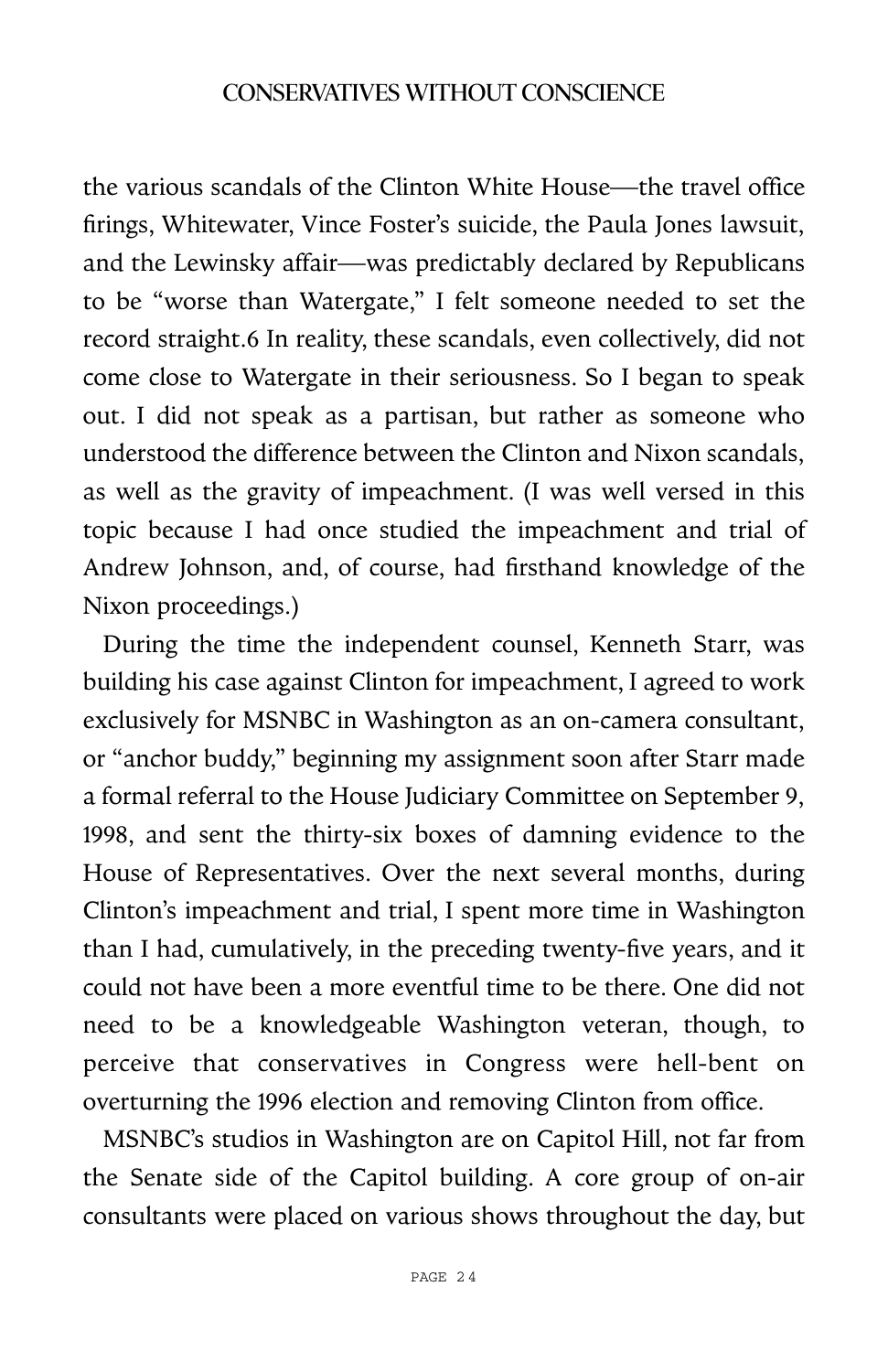during the impeachment hearings and the trial, a few of us were requested to stay on the set with the anchors as long as official proceedings continued. During the many hours I was in the studio or the green room, I probably spent more time talking with legal analyst Barbara Olson than anyone else. Barbara, who was tragically killed on the 9/11 flight that crashed into the Pentagon, was smart, savvy, engaging, and never shy, least of all in her opinion of the president and his wife. "I really hate the Clintons, and I want to run them out of town," she told me. Barbara, who frequently made calls on her cell phone during breaks, made it impossible not to overhear her conversations, and she explained to me that she was receiving talking points from her network of conservative Republicans, who were observing all of the media's coverage of the impeachment proceeding. "Do you really believe you can remove a popular president?" I asked her during the hearings. "Absolutely. It's a done deal," she said. "How about the Senate?" I asked. "We're working on it," she replied with a conspiratorial smile and a wink. I had little doubt, from the time I spent with Barbara, that votes had already been counted in the House of Representatives, and nothing was going to stop them from voting for impeachment. There were simply too many Democrats in the Senate, however, for the Republicans to muster the requisite two thirds for a guilty verdict and removal. The entire undertaking was designed to tarnish Clinton, and the Democrats.

During this period I was able to visit with members of the House and Senate, both Republicans and Democrats, who streamed through the MSNBC green room or the studios, often with key members of their staff. I had many fascinating, and informative,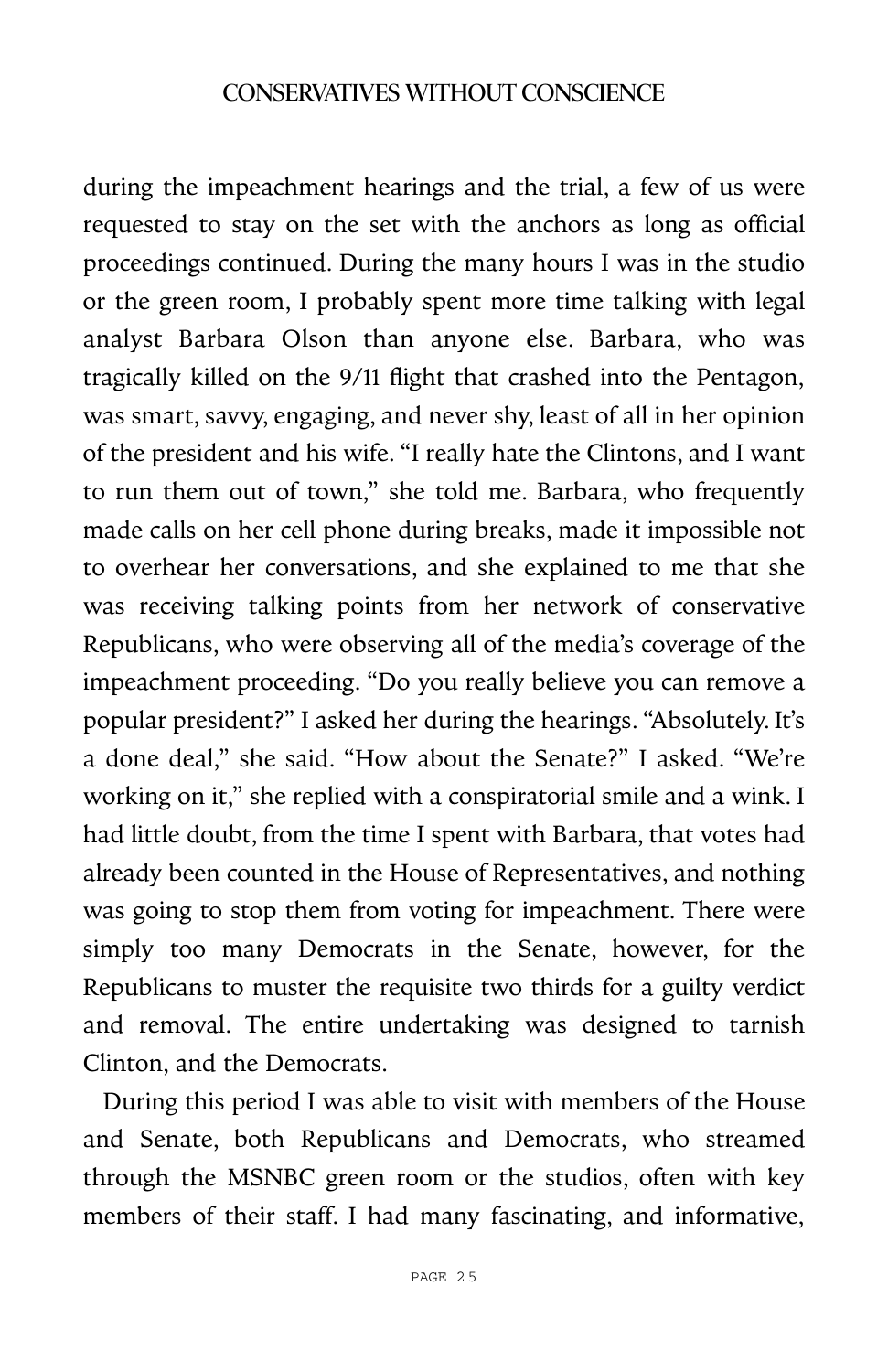conversations that were invaluable to the education I received during this period. I learned, for instance, that Speaker of the House Newt Gingrich (R-GA) and majority leader Tom DeLay (R-TX) were both exerting enormous control over the GOP. Some Republicans told me that Gingrich was betting his Speaker's seat on the impeachment drive's adding additional Republican members to the House. DeLay, it was clear, had influence because the rank-and-file House Republicans feared his wrath, and he was determined to impeach Clinton. Several Republicans told me that this was payback to the Democrats for what had been done to Nixon, and when I pointed out that Republicans had been part of that undertaking, a typical response was, "Yeah, but they weren't conservative." In fact, there were conservatives involved in the effort, but I was not looking for debates about Watergate.

Notwithstanding Clinton's soaring popularity, conservatives had become myopic; they were fixated on getting rid of him. Five days after the House Judiciary Committee voted along party lines to begin an impeachment inquiry (with all Republicans, who controlled the committee, voting for it, and all Democrats voting against), a Washington Post public opinion poll showed that 62 percent of Republicans dis-approved of impeaching the president. Knowledgeable Republicans passing through the MSNBC green room privately explained that House Republicans would pursue the impeachment anyway, on behalf of the 31 percent who wanted Clinton removed. (Seven percent of the Post poll of the GOP had no opinion.) The motive of the GOP leaders was simply to please the party's "base"; the wishes of the base were their command. That base was composed primarily of Christian conservatives, in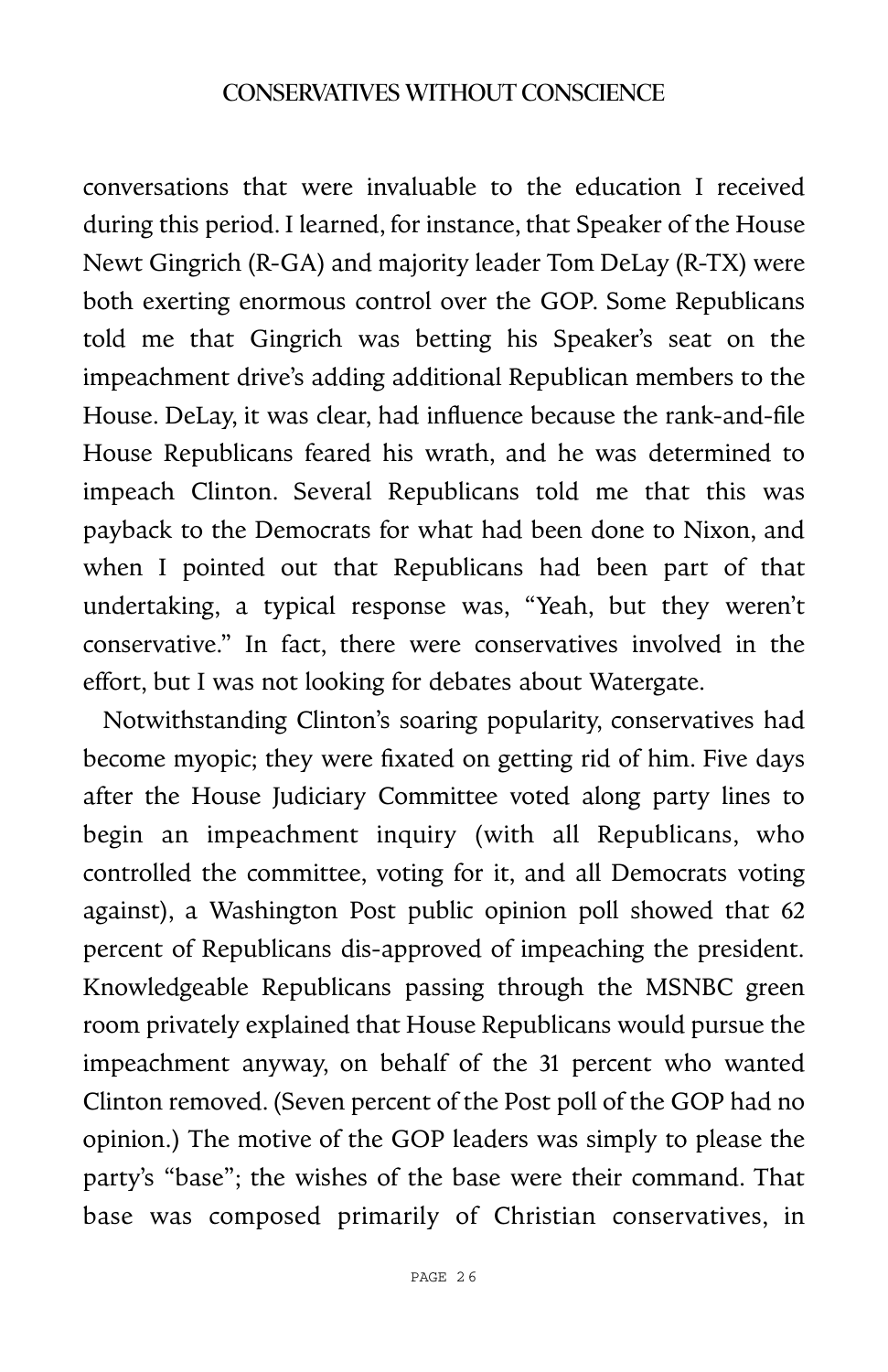particular evangelicals. Republicans with whom I spoke before the November 1998 midterm elections were convinced the party would be vindicated at the polls for its treatment of Clinton. As it turned out, however, they had misread the mood of the country, and they lost the great "impeachment election" when Americans refused to make the election a referendum on Bill Clinton's behavior. Republicans, who controlled the House and the Senate, not only gained no seats in either body, but lost five seats in the House; Speaker Newt Gingrich resigned after his plan was defeated. What was even more stunning was that the election results did not stop these hard-core conservative Republicans from continuing to push for Clinton's impeachment and, at the same time, issue increasingly stern demands for party loyalty. As someone who had previously spent over twenty years in Washington observing Congress up close, I found this new level of party discipline remarkable. I understood that DeLay scared them, but so badly that they would vote against their consciences? I was relieved that a few of the conservatives with whom I spoke believed the GOP leadership was going too far.

While not exactly naive to the ways of Washington, I was amazed, if not at times dumbfounded, by these events, and the remarkable hypocrisy displayed during them, as I watched from my ringside seat. Ostensibly, Clinton was impeached and being tried for lying about a sexual liaison. If truthfulness about extramarital affairs had been a requisite for everyone in Congress to hold their seats before they voted to oust Clinton, neither the House nor the Senate could have formed a quorum. While the people responsible for Clinton's impeachment called themselves conservatives, this was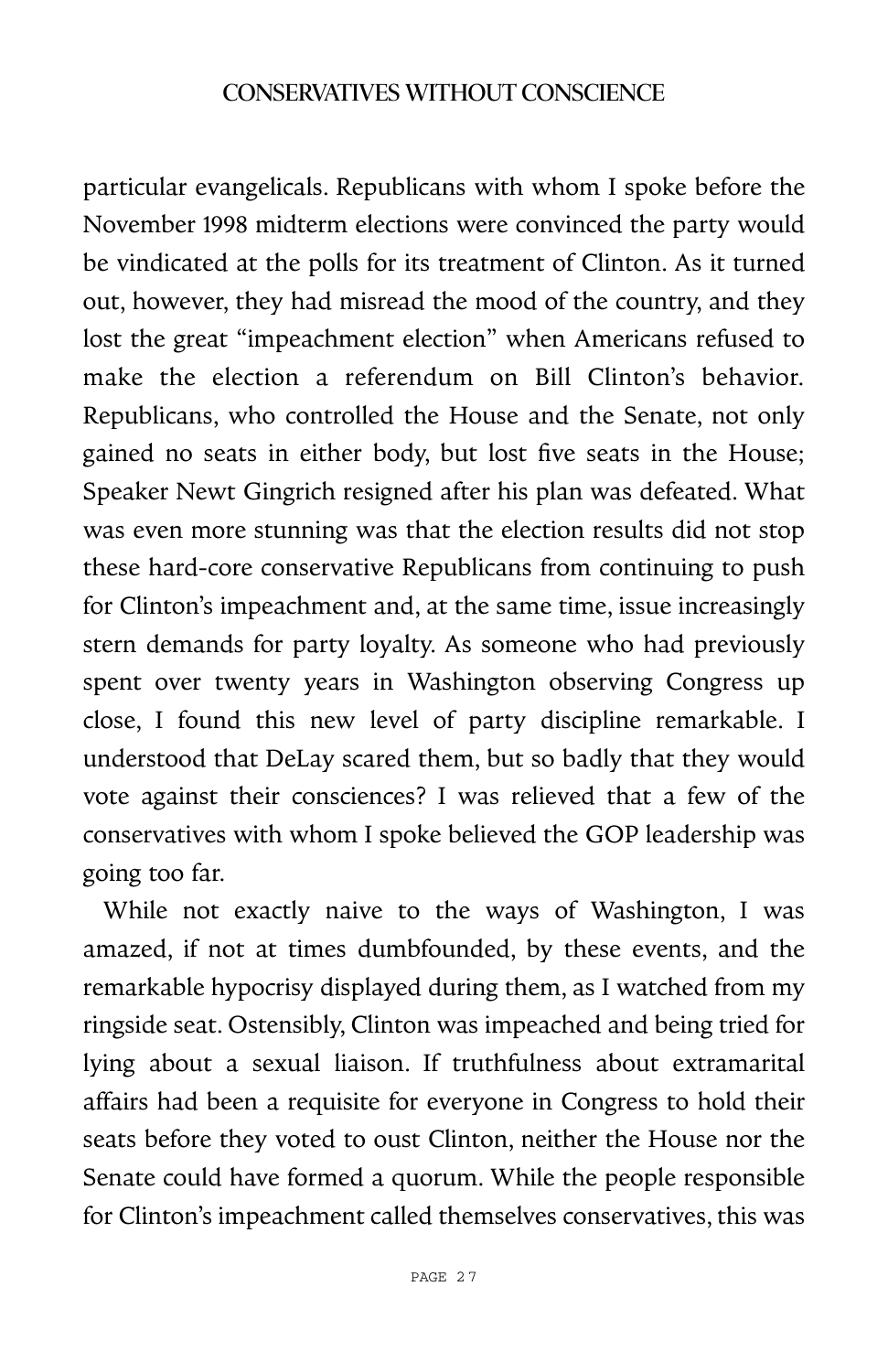not a conservatism with which I was familiar. In past years problems of this nature had been resolved without threatening the nation's well-being. During Watergate, for example, Barry Goldwater, Hugh Scott, and John Rhodes traveled to the White House to tell Nixon it was time to resign. And in 1987, notes Washington Post reporter Peter Baker, "Democratic leaders agreed to forgo impeachment proceedings against Ronald Reagan for the Iran-Contra affair once former senator Howard H. Baker, Jr. took over as White House chief of staff, pledging to put things back on track."7 In both these cases constitutional crises had been avoided. But now, so-called conservatives who controlled the House of Representatives had pushed the process for political spite and cheapened an extremely important constitutional check by using impeachment solely to attack a president of whom they did not approve. Conservative demagogues shamed themselves in ways far worse than Clinton had himself, and their behavior was certainly more threatening to the democratic process than anything the president had done.

At the height of Watergate, conservative historian Daniel J. Boorstin gave an extended interview to Congressional Quarterly in which he noted that radio and television enabled countless Americans to follow the proceedings. "We used to think of the conscience as being a private, intimate, still, small voice within," he said. "Now the conscience of democracy becomes the whole community sitting in their living room watching what has been done." The conscience of a democracy, Boorstin said, was "what could be called the conscience of the marketplace—the people's feeling of outrage at the violations of common decency, of legal and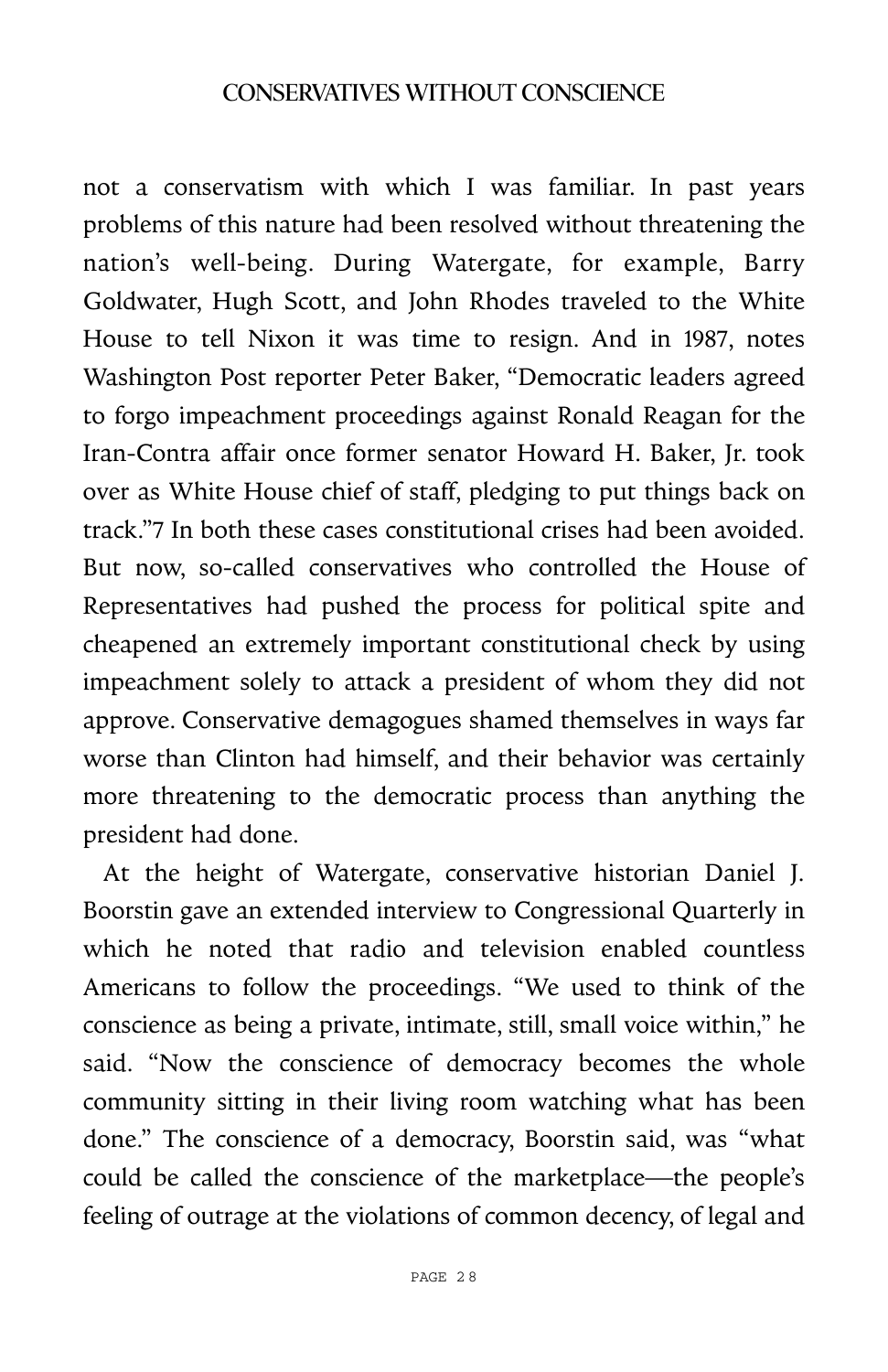constitutional rules." This, warned Boorstin, should be distinguished from "what might be called the judgment of the marketplace. The judgment of the marketplace is lynch law, and that is something we must beware of."8 If Boorstin's analysis was applied to Clinton's impeachment, the House of Representatives would be seen as having rejected the "conscience of the marketplace," and having imposed the judgment of a lynch mob.

Conservatives attracted to conspicuously false history, as occurred with Silent Coup, and conservatives with the mentality of a lynch mob, were foreign to me, but they certainly got my attention. In now writing about them, by myself, I am not proceeding as this project was initially conceived. It started as a joint undertaking with the late U.S. senator Barry M. Goldwater of Arizona, whom I had the good fortune of knowing almost his entire political career. His oldest son, Barry, Jr., has been my close friend since the early 1950s, when we were roommates at Staunton Military Academy in Virginia, which was also the senator's high school alma mater. Senator Goldwater was elected to the U.S. Senate in 1952, resigned in 1964 to pursue an unsuccessful bid for the presidency as the Republican Party's standard-bearer, and was reelected to the Senate in 1968, where he served until his retirement in 1985. After leaving the Senate he remained active and interested in Republican politics until his death in 1998.

I discovered Senator Goldwater's political thinking during my college years, when, like countless other college students of the early 1960s I read his book The Conscience of a Conservative and experienced a political awakening. The senator made conservatism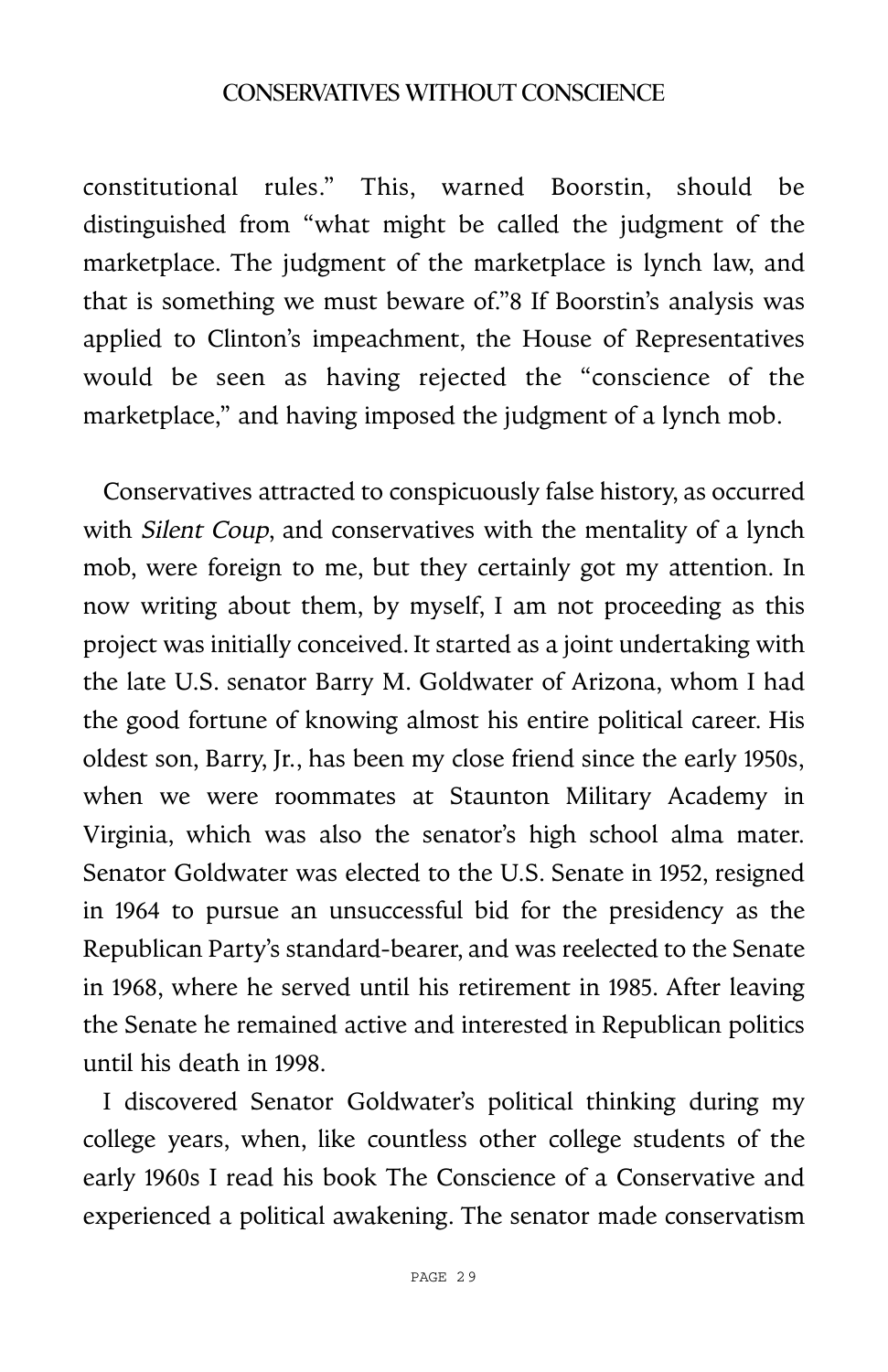respectable, unlike the witch-hunting Senator Joe McCarthy and the screwball absurdities of the John Birch Society. Senator Goldwater's conservatism was sensible and straightforward, and therefore appealing. Given the influence he had on my thinking, as well as my admiration for him, it is not surprising that I still consider myself to be a "Goldwater conservative" on many issues. Be that as it may, while my core beliefs have not changed significantly in the past forty years, the Grand Old Party to which I once belonged has moved so far to the right, that on the contemporary political spectrum I now often fall to the left of the Republican center. Like many Republicans uncomfortable with the right-wing extremists who control the party, I reregistered as an Independent.

It was not Senator Goldwater's politics, however, that prompted me to call him after the 1994 midterm elections, when the Republicans won control of Congress for the first time in forty years. I called to solicit his thoughts about the Silent Coup lawsuit, and to talk to him about the conservatives who were so aggressively promoting, and buying into, this false history. Following the senator's unsuccessful bid for the presidency in 1964 he had filed a defamation lawsuit against the publisher of FACT magazine, Ralph Ginsberg, who had claimed during the 1964 presidential campaign that the senator was crazy, a judgment he based on a ludicrous and highly partisan poll of psychiatrists. Although it took years, Senator Goldwater eventually won. His case made new law, which I told him would help my wife and me, as public figures, prevail in our suit.9 He was aware of the attacks on Mo, and he immediately put our situation into a larger context, while counseling that we vigorously pursue the litigation.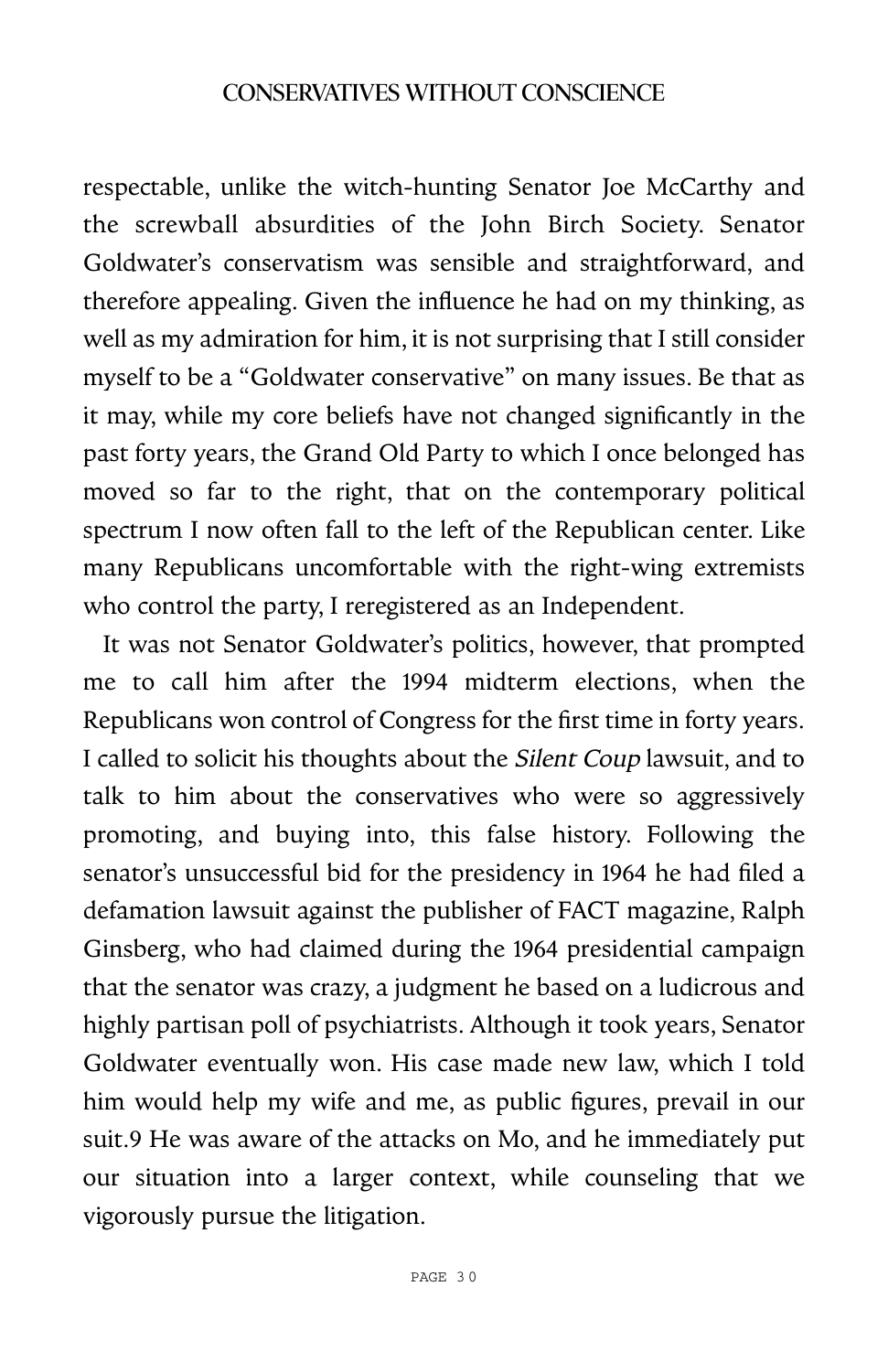"I heard that jackass Liddy on one of the talk-radio shows," the senator told me. "I don't think anyone believes him, John. He's a fool." "Frankly, I find it offensive that he calls himself a conservative," the senator added.

"Why's that?" I asked.

"Why? I'll tell you why. Because he thinks like a thug, not like a conservative. Conservatives seek the wisdom of the past, not the worst of it," he snapped. He continued, "I was talking with [former Arizona Republican congressman and former minority leader of the House of Representatives] Johnny Rhodes, just a few days ago. He's still got the ear of the House Republican leaders. I asked him to tell those fellows back in Washington that I don't go along with their incivility. I told them they should back off on their attacks on Hillary Clinton. They're acting like jerks too, not conservatives. If they don't, I'm going to blast them. They're driving decent people out of public service. And they're turning off voters. It's dirty politics, and it should end."

"Why do you suppose that they do this?" I asked.

Without hesitation he said, "It's these so-called social or cultural conservatives. And I don't know what in hell possesses them. I'd like to find out" $*$ 

Senator Goldwater had no tolerance for such politics, and had never attacked his own political opponents personally. He was tough as nails, yet courtly in his courtesy. During the 1964 presidential race against President Lyndon Johnson, for example, one of Johnson's top aides and close friends, Walter Jenkins, was arrested in the men's room of the YMCA near the White House for engaging in a homosexual activity. After the Johnson White House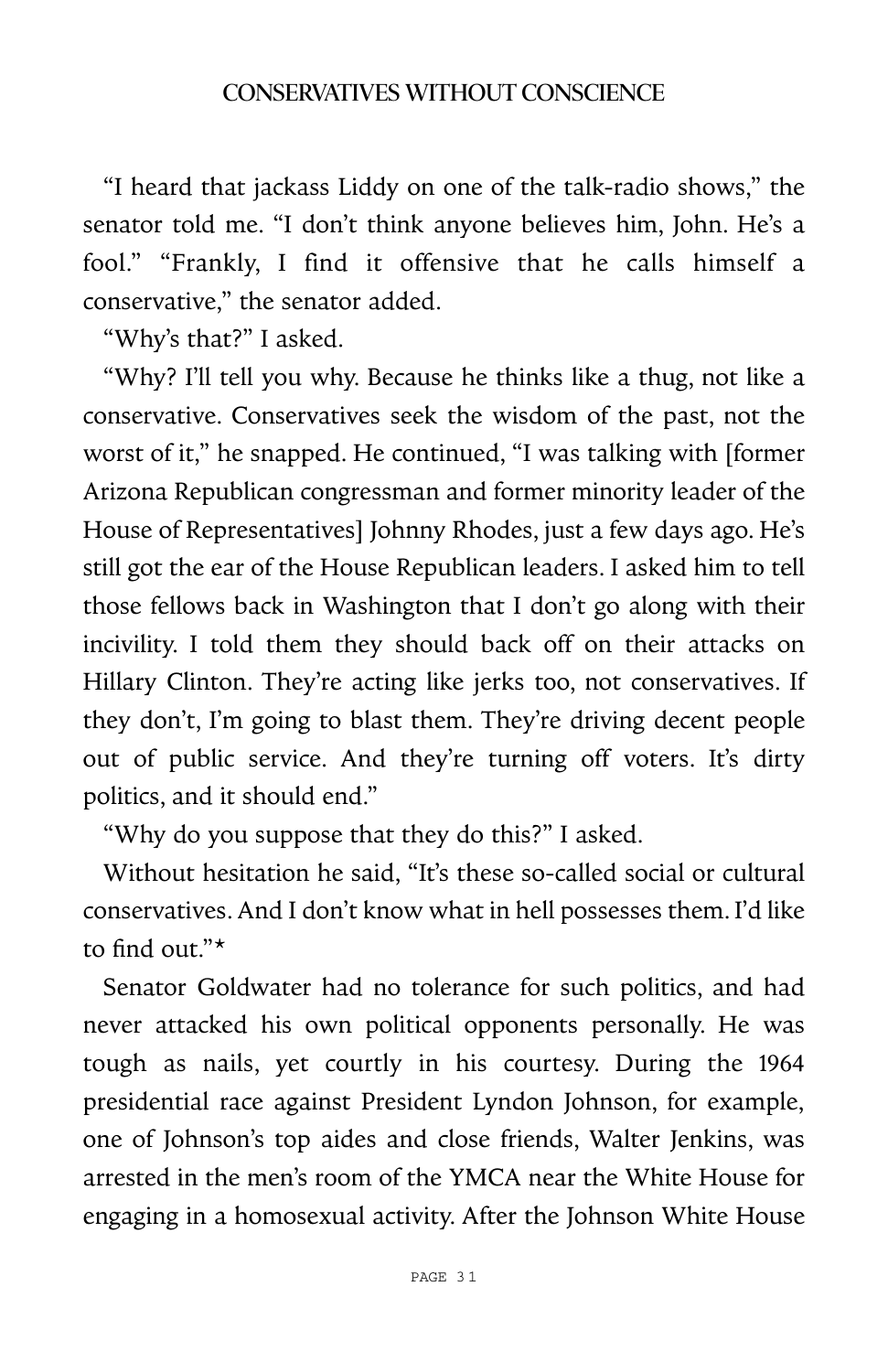whisked Jenkins into a hospital and hushed up the story, the senator's campaign people learned of the incident and wanted to use it against LBJ. Senator Goldwater refused, despite the brutal campaign ads the Johnson people were running against him.

When I called Senator Goldwater I had only recently learned more about Chuck Colson's involvement with Silent Coup. I asked the senator for his thoughts on Christian conservatives like Colson, and their increasing presence in Republican politics, and he minced no words. "Goddamn it, John," he began, with a combination of anger, frustration, and sorrow, "the Republicans are selling their soul to win elections." He saw trouble coming. "Mark my word," he said, "if and when these preachers get control of the party, and they're sure trying to do so, it's going to be a terrible damn problem. Frankly, these people frighten me. Politics and governing demand compromise. The government won't work without it. But these Christians believe they are acting in the name of God, so they can't and won't compromise. I know, I've tried to deal with them." He had absolutely no doubt that these people had made Washington more divisive than it had ever been, and he was concerned that their divisiveness was spreading throughout the country.10

My conversations with Senator Goldwater evolved into a plan to write a book together about so-called social conservatives. We would attempt to understand their strident and intolerant politics by talking with people like Chuck Colson, Pat Robertson, and Jerry Falwell. We would learn more about their thinking, and try to determine whether they appreciated what they were doing to conservatism and to Republican politics. We would title our book Conservatives Without Conscience, an obvious allusion to Senator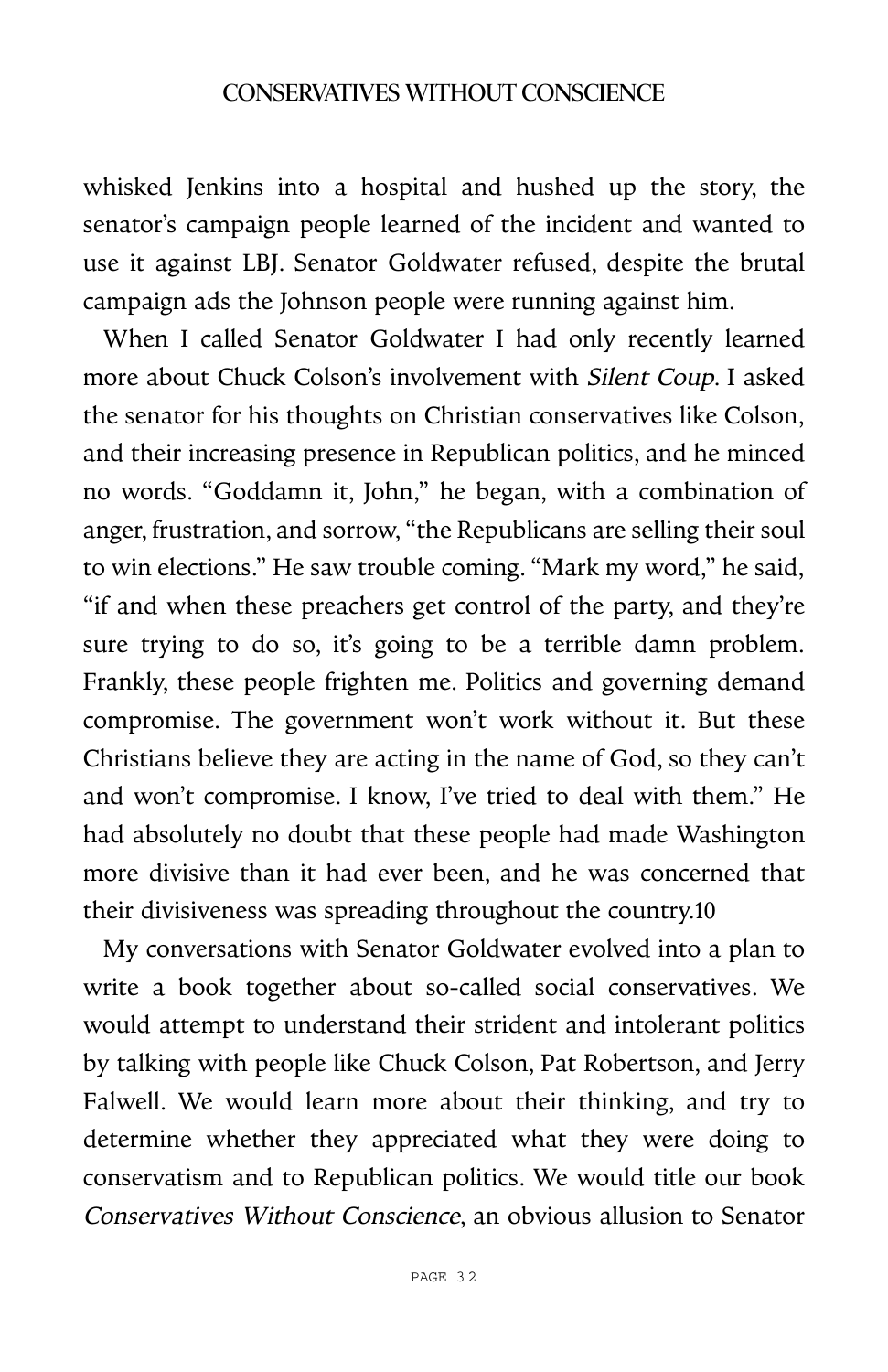Goldwater's classic. But we had not progressed very deeply into our work before I realized it could become a burden for the senator, whose physical health was rapidly failing. I slowed the project down and soon had to place it on the shelf, hoping to resume when the senator felt better. Sadly, that did not happen, but because I wanted answers, I could not abandon our task. I wanted to understand why these so-called conservatives acted in such a conspicuously unattractive manner. What caused their aggression and the hostility that was changing the nature of politics? Our litigation and my experiences during the Clinton impeachment proceedings continued to provide insights into conservative thinking, and it was not attractive. But it was my even closer look at Washington after the 2000 election, when writing about Bush and Cheney, that convinced me I had to find answers. The serious deterioration and disintegration of conservative principles under Bush and Cheney, in all branches of the federal government, with the striking shift toward a very un-American-type of authoritarianism, compelled me to complete the project I had begun with Senator Goldwater.

Unfortunately, I no longer had the senator's experience, wisdom, or insights to draw upon. But I did have notes from our conversations, as well as access to his files, which he had pointed me to before his death. His personal political papers, housed at the Arizona Historical Foundation in Phoenix, are a treasure trove of raw material relating to American conservatism, and they served as an important resource for this book. While I have quoted from the senator's papers when appropriate, I have not taken the liberty of attempting to speak for him. I have also discovered, after reading a plethora of books on the subject, that nearly every question Senator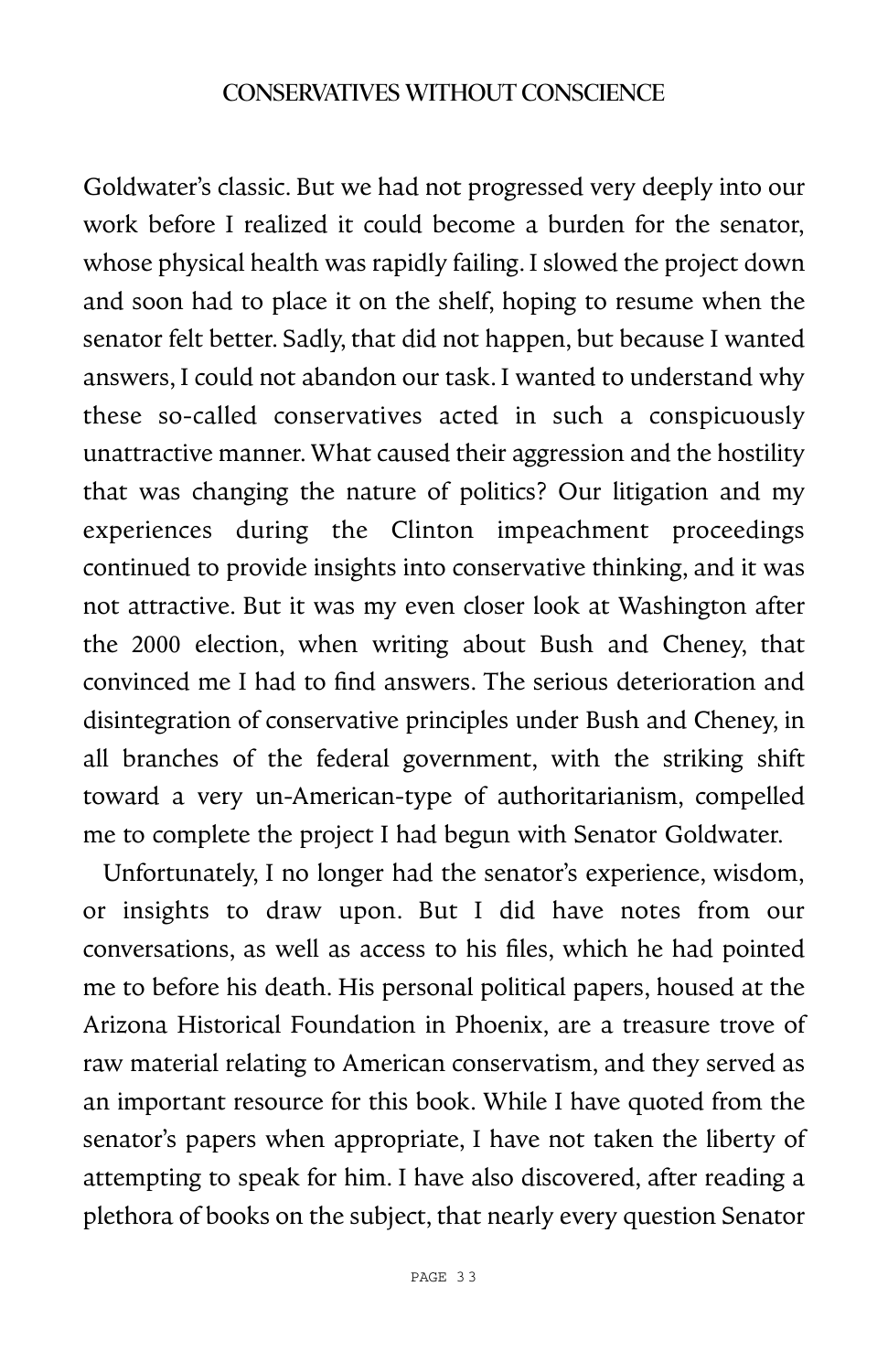Goldwater and I had discussed about the religious right has been answered in other works—all but one.11 That remaining question is rather basic: Why do those in the religious right act as they do? Are they motivated by religion or conservatism? Stated a little differently, is this what happens when Christians become politically active? Or do their actions simply reflect one type of person who is drawn to conservatism? In the pages that follow I have set forth the answers I found to these and many other questions about the current conservative sensibility.

Conservatives without conscience do not have horns and tails; if they did they would be easier to identify. Many of them can be quite pleasant, but at heart they are tough, cold-blooded, ruthless authoritarians. They are limited in their ability to see the world from any point of view other than their own, and they are narrow in their outlook. George W. Bush and Dick Cheney are prototypical conservative leaders without conscience. The excessive secrecy of the Bush administration, in particular, was apparent even before the 9/11 terrorist attacks, but because the mainstream media ignored this issue, I wrote about it myself in Worse Than Watergate: The Secret Presidency of George W. Bush. Unlike the consequences of Nixon's secrecy, those of Bush and Cheney have been lethal. Realizing that only a partisan would remain silent, I wanted to make people aware of what was happening, for I recognized that this was a dangerous presidency. In Worse Than Watergate I did not analyze Bush and Cheney's behavior, because I was not sure then what was driving them. However, after studying the matter, I believe that one can reasonably conclude that how they think, their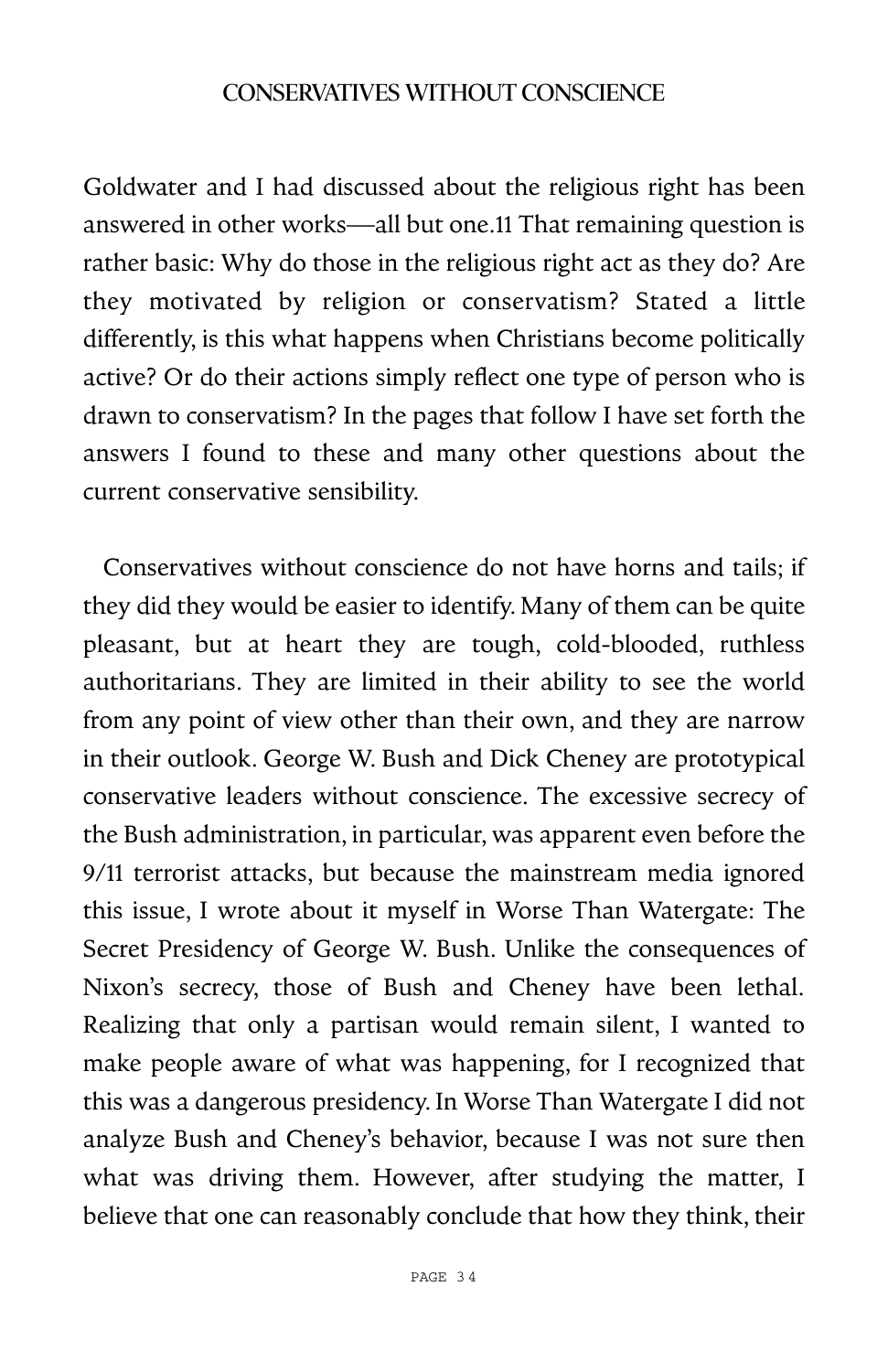policies, and their style of governing are based to an alarming extent on their own authoritarian personalities, which tolerate no dissent, use dissembling as their standard modus operandi, and have pushed their governing authority beyond the law and the Constitution.

"In his landmark book, Privacy and Freedom, Alan Westin...defines democracy and authoritarianism in terms of information policy," wrote Robert G. Vaughn, a professor at American University's Washington College of Law. Summarizing Westin's work, Professor Vaughn continued, "Authoritarian governments are identified by ready government access to information about the activities of citizens and by extensive limitations on the ability of citizens to obtain information about the government. In contrast, democratic governments are marked by significant restrictions on the ability of government to acquire information about its citizens and by ready access by citizens to information about the activities of government."12 I did not use that quote when writing about Bush and Cheney's insistence on secrecy because I did not then really understand the true nature of authoritarianism, yet I was struck time and again by the authoritarian nature of the Bush/Cheney administration. Now I realize that Bush and Cheney have given authoritarianism a new legitimacy in Washington, and it is taking us where we should not want to go.

Conservatism is not inherently moralistic, negative, arrogant, condescending, and self-righteous. Nor is it authoritarian. Yet all of these are adjectives that best describe the political outlook of contemporary conservatism. I make these observations not as an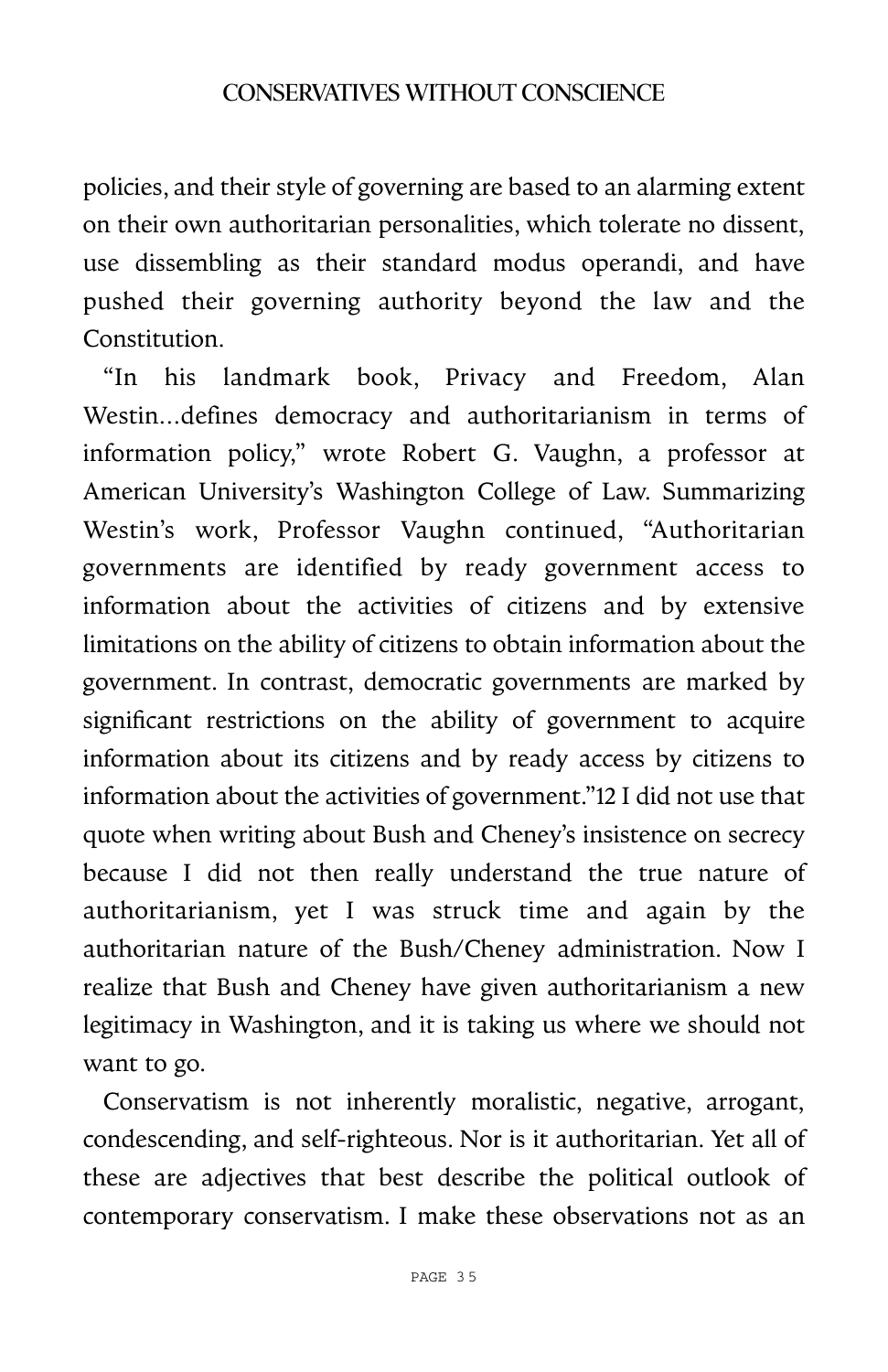outsider, but as a conservative who is deeply troubled by what has become of a treasured philosophy. Conservatism has been co-opted by authoritarians, a most dangerous type of political animal.

How do people—particularly those who have never put their life on the line for their country—engage in, or condone, attacks on Senator John McCain's life-defining experiences as a Vietnam POW or question Senator Max Cleland's courage in building a new life after his loss of three limbs in Vietnam? What causes them to dispute Senator John Kerry's valor during voluntary combat duty in Vietnam or to contest Representative Jack Murtha's war record in Vietnam? Do they believe that by belittling the competence of White House counsel Harriet Miers, by forcing her to withdraw as a nominee for the Supreme Court, they are engaged in legitimate political debate? Why do they remain silent, or even defend, a president who has shamed the nation forever by endorsing an unprecedented and unnecessary use of torture against our enemies? These questions have clear answers. My aim is to explain how and why these conservatives operate as they do, with the thought that others may realize that this current breed of authoritarian conservatism, the behavior of both authoritarian leaders and their credulous followers, constitute a hazardous way for politics and governing. In fact, these people cannot be trusted to exercise the powers of government responsibly.

I have not written this book with the slightest expectations of ending the vile attacks of these authoritarian conservatives or of changing their Machiavellian attitudes. They cannot be stopped because their behavior is simply a function of the way they are and how they think, their dispositions, and the way they deal with the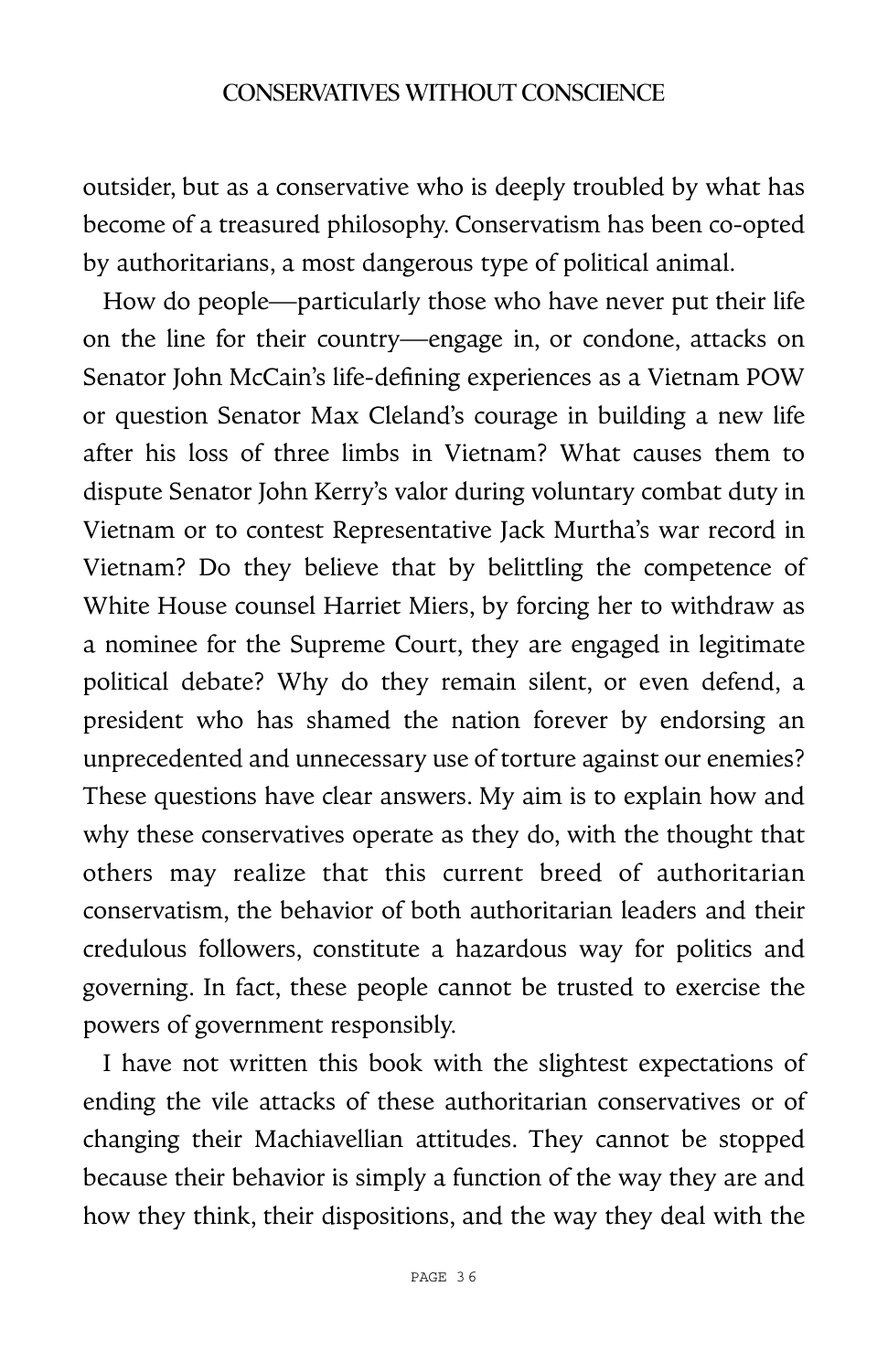world. However, they can be understood, exposed, and watched, and there is compelling reason to do so. While their attacks on me and my wife may be considered harmless in the scheme of things, their larger undertaking is of great concern.

Certainly, not all conservatives are the same, and not all of them are authoritarians or without conscience. In addition, many of them do not actually know very much about the belief system to which they supposedly subscribe. While some conservatives will take visceral offense at this book, for I have recast the dominant contemporary conservatism in its true light as "authoritarian conservatism," my hope is that for others—particularly this movement's "followers," a category into which most conservatives fall—it will encourage reflection. As I see it, there are three kinds of conservatives: the good, the bad, and the evil. And this book is about the bad and evil ones. Many of my friends are conservatives, and they will remain my friends after reading this book, and some may even thank me for writing it. Moderates, progressives, and liberals may appreciate that someone with inside knowledge of conservatism has finally explained what the hell has happened to these people.

For those interested in learning more about the disposition, beliefs, and actions of those who presently dominate American politics, some understanding of conservatism is required. Providing this information is easier said than done, as contemporary conservatism is a jungle of twisted thoughts and strange growths. From earlier travels I know the terrain, but I know only a few of the people now occupying it. Now that I have explained how they got my attention, it is necessary to clarify what conservatism is and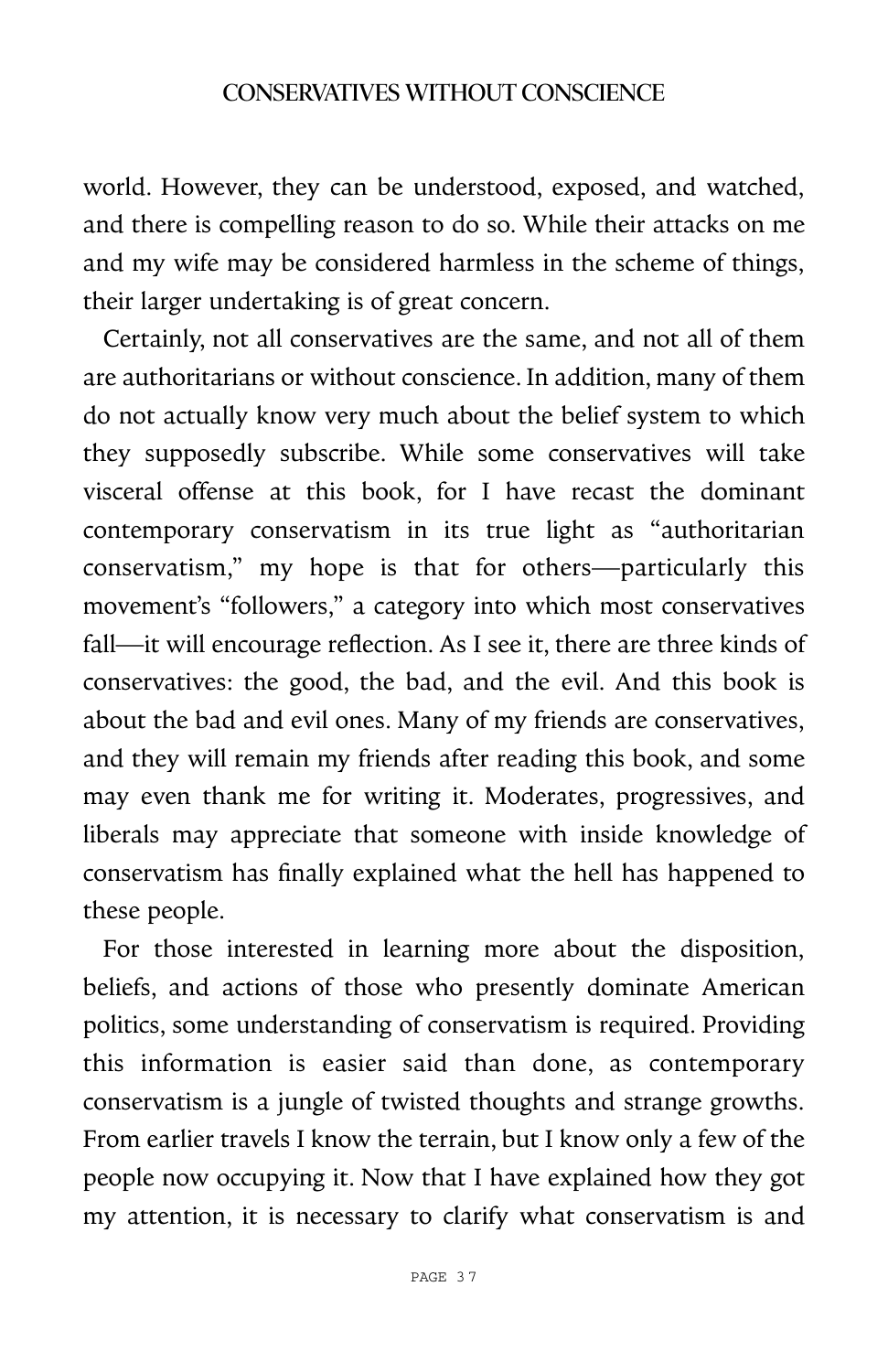what it is not, which I believe will show why it has been so easily manipulated and corrupted by authoritarians.

In Chapter 1, I explain how conservatives think, and highlight the structural weaknesses that have allowed it to be pulled from its roots by authoritarian conservatives. Chapter 2 explores authoritarians, many of whom are conservatives without conscience. This material is derived from almost half a century of scientific study, which has been inexplicably ignored outside of academia and so has not been readily available to the general reader. In Chapter 3, I illustrate how authoritarians operate in their own images, when I examine neoconservatives and Christian conservatives, who currently dominate Republican politics and policy. And in Chapter 4, I conclude with examples of the ugly politics and evil policies resulting from current authoritarian rule, the work of people who are conservatives without conscience and who are taking America in an undemocratic direction. Finally, I have placed some additional information and analysis in appendices.

Much of what I have to report is bad news. But there is some good news, because while authoritarians have little self-awareness, a few of them, when they learn the nature of their behavior, seek to change their ways. Thus, by reporting the bad and the ugly, it may do some good. At least that is my hope.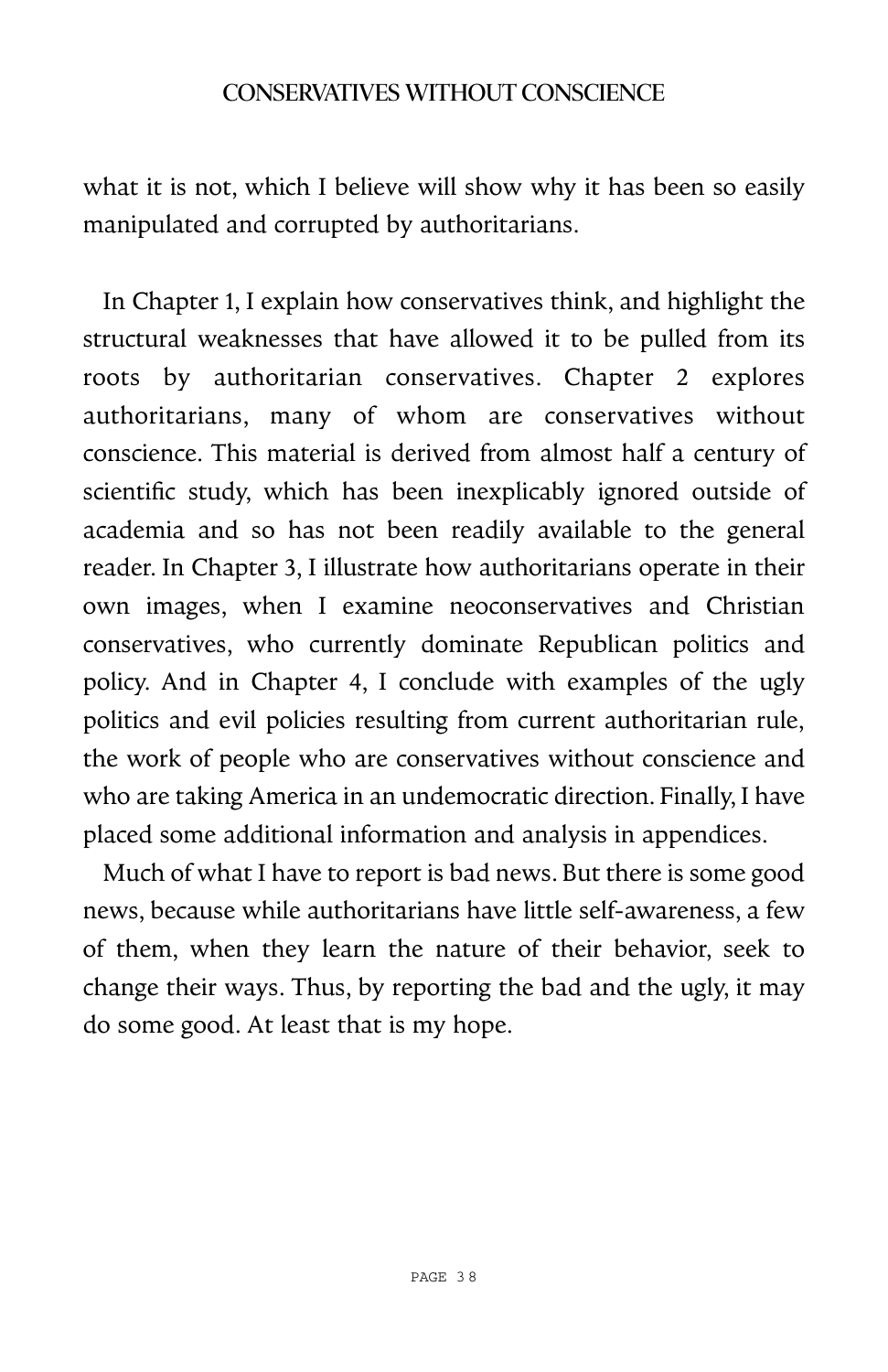

## **IF YOU'D LIKE TO READ MORE, BUY THE BOOK**

## **GET IT ONLINE**:

- **Canada** www.pagesbooks.ca; www.amazon.ca
- **UK** www.bookmarks.uk.com; www.amazon.co.uk
- **USA** www.powells.com; www.amazon.com